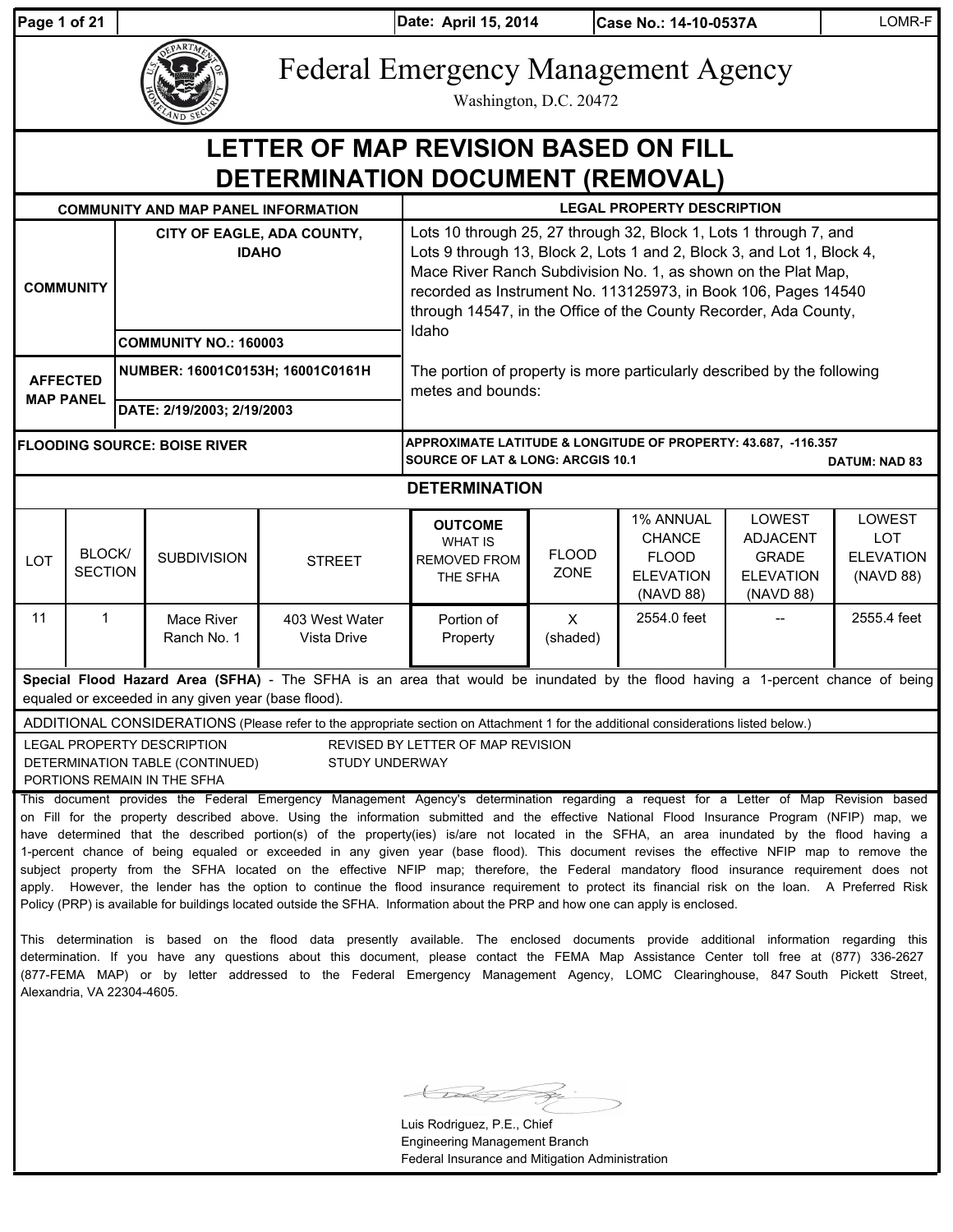Page 2 of 21 **April 15, 2014** 

**Date: Case No.: 14-10-0537A** LOMR-F



Federal Emergency Management Agency

Washington, D.C. 20472

# **LETTER OF MAP REVISION BASED ON FILL DETERMINATION DOCUMENT (REMOVAL)**

ATTACHMENT 1 (ADDITIONAL CONSIDERATIONS)

# **LEGAL PROPERTY DESCRIPTION (CONTINUED)**

### Lot 11, Block 1

BEGINNING at the northeast corner of Lot 11, Block 1, Mace River Ranch Subdivision No. 1; thence S08°32'32"E, a distance of 120.00 feet; thence S81°27'28"W, a distance of 100.00 feet; thence N08°32'32"W, a distance of 120.00 feet; thence N81°27'28"E, a distance of 100.00 feet to the POINT OF BEGINNING.

#### Lot 12, Block 1

BEGINNING at the northeast corner of Lot 12, Block 1, Mace River Ranch Subdivision No. 1; thence S08°32'32"E, a distance of 120.26 feet; thence S81°27'28"W, a distance of 100.00 feet; thence N08°32'32"W, a distance of 120.00 feet; thence N81°27'28"E, a distance of 91.92 feet; thence 8.09 feet along a curve to the left having a radius of 125.00 feet to the POINT OF BEGINNING.

#### Lot 13, Block 1

BEGINNING at the northeast corner of Lot 13, Block 1, Mace River Ranch Subdivision No. 1; thence S23°43'48"E, a distance of 160.23 feet; thence S81°27'28"W, a distance of 122.91 feet; thence N08°32'32"W, a distance of 120.26 feet; thence 67.79 feet along a non-tangent curve to the left having a radius of 125.00 feet and a chord of N62°12'55"E, a distance of 66.96 feet; thence N46°40'49"E, a distance of 21.57 feet to the POINT OF BEGINNING.

#### Lot 16, Block 1

BEGINNING at the southeast corner of Lot 16, Block 1, Mace River Ranch Subdivision No. 1; thence S81°27'28"W, a distance of 137.67 feet; thence N23°43'48"W, a distance of 54.08 feet; thence N46°40'49"E, a distance of 158.59 feet; thence 41.46 feet along a non-tangent curve to the right having a radius of 259.84 feet and a chord bearing of S31°38'47"E, a distance of 41.41 feet; thence 21.31 feet along a curve to the right having a radius of 20.00 feet; thence 96.55 feet along a reverse curve to the left having a radius of 56.50 feet to the POINT OF BEGINNING.

# Lot 17, Block 1

BEGINNING at the northwest corner of Lot 17, Block 1, Mace River Ranch Subdivision No. 1; thence N46°40'49"E, a distance of 85.65 feet; thence S43°01'55"E, a distance of 75.44 feet; thence S43°34'14"E, a distance of 73.72 feet; thence S81°27'28"W, a distance of 209.20 feet; thence 106.23 feet along a curve to the left having a radius of 56.50 feet and a chord bearing of N27°35'33"E, a distance of 91.26 feet to the POINT OF BEGINNING.

# Lot 18, Block 1

BEGINNING at the northwest corner of Lot 18, Block 1, Mace River Ranch Subdivision No. 1; thence N46°40'49"E, a distance of 94.67 feet; thence S35°42'24"E, a distance of 98.97 feet; thence S43°01'55"E, a

This attachment provides additional information regarding this request. If you have any questions about this attachment, please contact the FEMA Map Assistance Center toll free at (877) 336-2627 (877-FEMA MAP) or by letter addressed to the Federal Emergency Management Agency, LOMC Clearinghouse, 847 South Pickett Street, Alexandria, VA 22304-4605.

Luis Rodriguez, P.E., Chief

Engineering Management Branch Federal Insurance and Mitigation Administration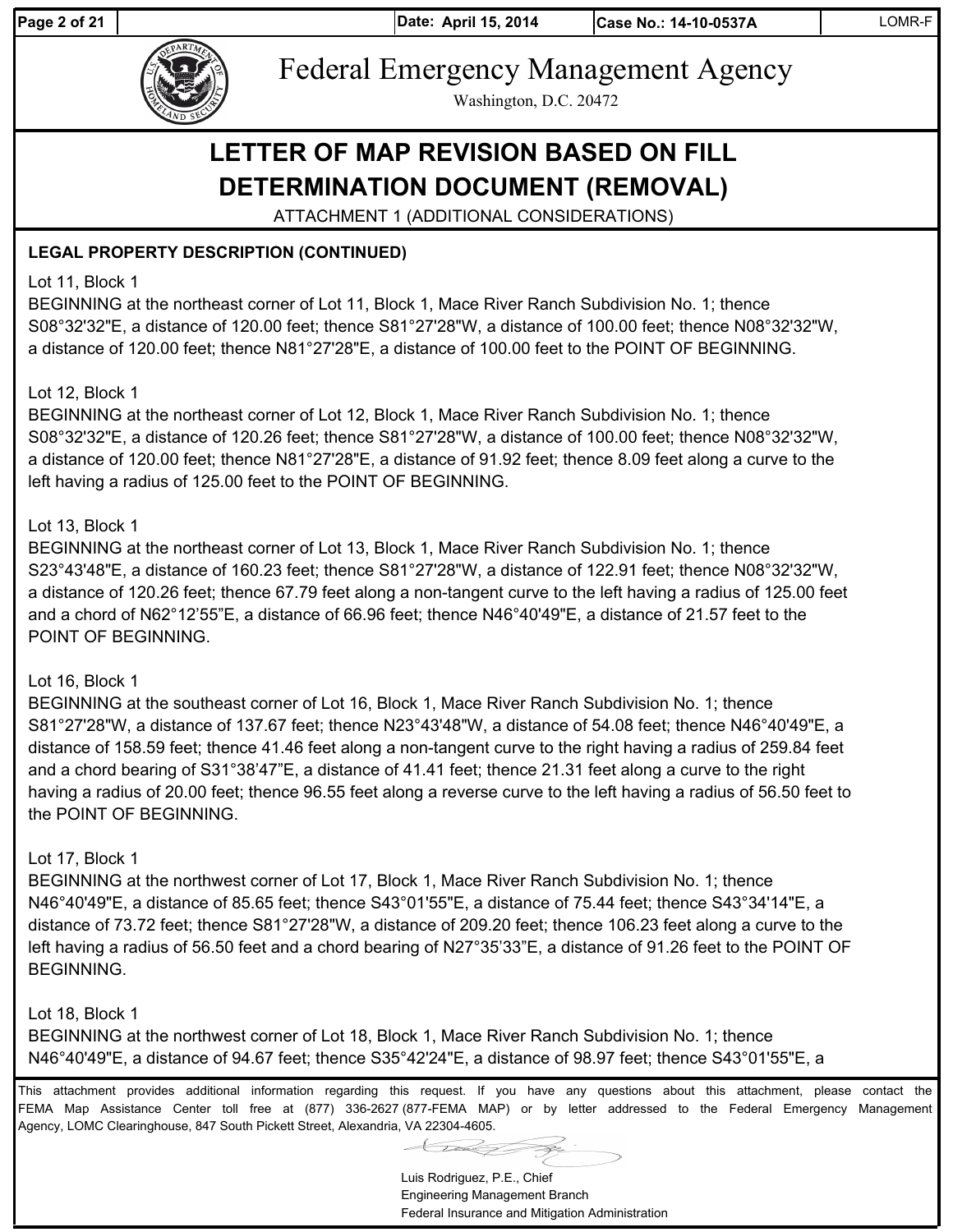Page 3 of 21 **April 15, 2014** 



Federal Emergency Management Agency

Washington, D.C. 20472

# **LETTER OF MAP REVISION BASED ON FILL DETERMINATION DOCUMENT (REMOVAL)**

ATTACHMENT 1 (ADDITIONAL CONSIDERATIONS)

distance of 6.90 feet; thence S46°40'49"W, a distance of 85.65 feet; thence 46.53 feet along a curve to the left having a radius of 56.50 feet and a chord bearing of N49°51'41"W, a distance of 45.23 feet; thence 16.89 feet along reverse a curve to the right having a radius of 20.00 feet; thence 45.16 feet along a reverse curve to the left having a radius of 309.84 feet to the POINT OF BEGINNING.

#### Lot 19, Block 1

BEGINNING at the northwest corner of Lot 19, Block 1, Mace River Ranch Subdivision No. 1; thence N46°40'49"E, a distance of 104.08 feet; thence S35°42'24"E, a distance of 105.93 feet; thence S46°40'49"W, a distance of 94.67 feet; thence 53.55 feet along a curve to the left having a radius of 309.84 feet and a chord bearing of N38°22'06"W, a distance of 53.49 feet; thence N43°19'11"W, a distance of 51.71 feet to the POINT OF BEGINNING.

#### Lot 20, Block 1

BEGINNING at the northwest corner of Lot 20, Block 1, Mace River Ranch Subdivision No. 1; thence N46°40'49"E, a distance of 119.42 feet; thence S34°54'24"E, a distance of 92.05 feet; thence S35°42'24"E, a distance of 14.06 feet; thence S46°40'49"W, a distance of 104.08 feet; thence N43°19'11"W, a distance of 105.00 feet to the POINT OF BEGINNING.

#### Lot 21, Block 1

BEGINNING at the northwest corner of Lot 21, Block 1, Mace River Ranch Subdivision No. 1; thence N65°12'25"E, a distance of 125.78 feet; thence S34°23'24"E, a distance of 17.36 feet; thence S34°54'24"E, a distance of 77.91 feet; thence S46°40'49"W, a distance of 119.42 feet; thence N43°19'11"W, a distance of 46.80 feet; thence 88.92 feet along a curve to the right having a radius of 275.00 feet to the POINT OF BEGINNING.

#### Lot 22, Block 1

BEGINNING at the northwest corner of Lot 22, Block 1, Mace River Ranch Subdivision No. 1; thence N66°15'34"E, a distance of 106.36 feet; thence S34°23'24"E, a distance of 105.17 feet; thence S65°12'25"W, a distance of 125.78 feet; thence 5.05 feet along a curve to the right having a radius of 275.00 feet and a chord bearing of N24°16'01"W, a distance of 5.05 feet; thence N23°44'26"W, a distance of 100.62 feet to the POINT OF BEGINNING.

#### Lot 23, Block 1

BEGINNING at the northwest corner of Lot 23, Block 1, Mace River Ranch Subdivision No. 1; thence N55°31'05"E, a distance of 88.56 feet; thence S37°55'03"E, a distance of 2.92 feet; thence S34°23'24"E, a distance of 115.09 feet; thence S66°15'34"W, a distance of 106.36 feet; thence N23°44'26"W, a distance of 71.48 feet; thence 28.12 feet along a curve to the left having a radius of 150.00 feet to the POINT OF

Luis Rodriguez, P.E., Chief Engineering Management Branch Federal Insurance and Mitigation Administration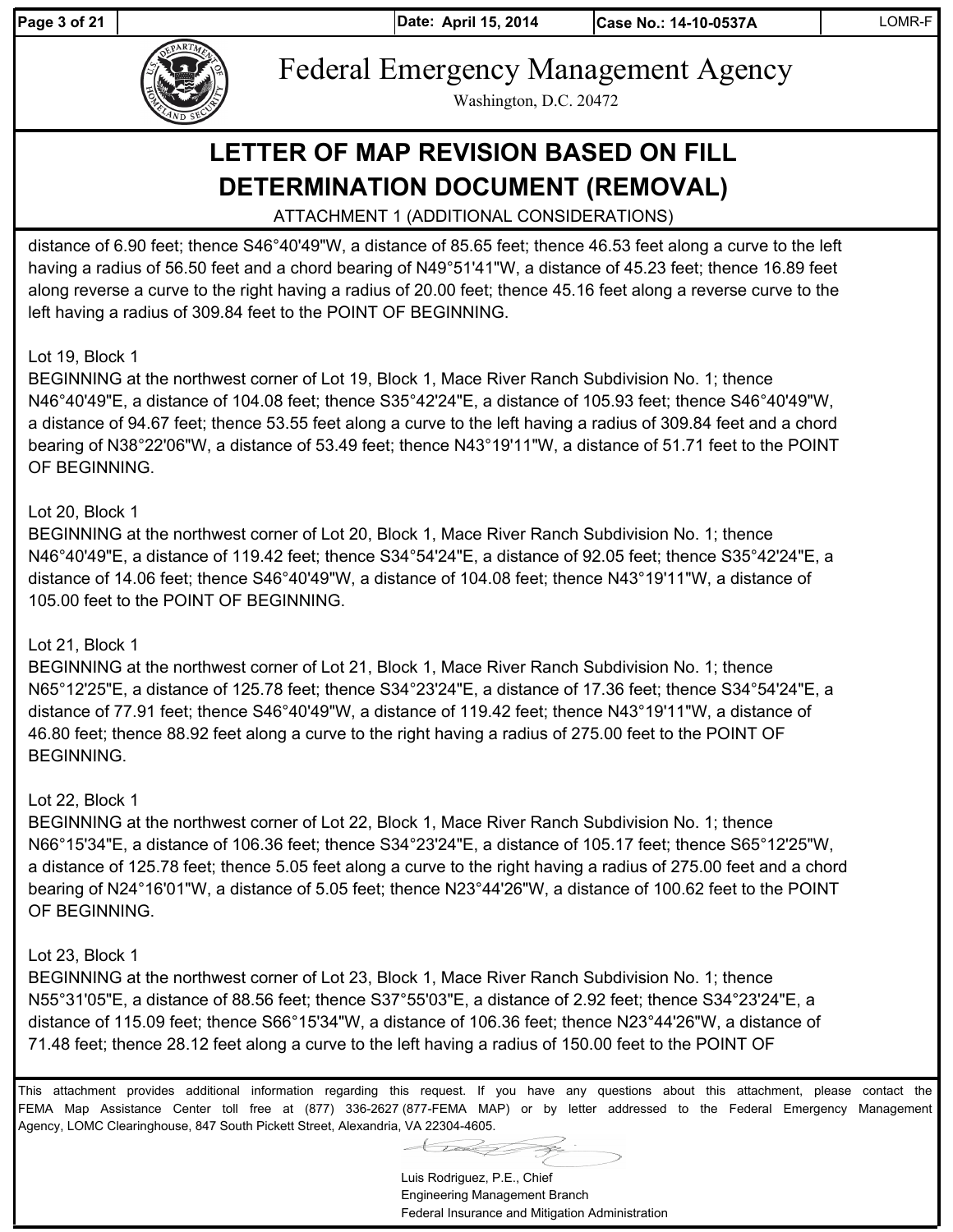Page 4 of 21 **April 15, 2014** 

**Date: Case No.: 14-10-0537A** LOMR-F



Federal Emergency Management Agency

Washington, D.C. 20472

# **LETTER OF MAP REVISION BASED ON FILL DETERMINATION DOCUMENT (REMOVAL)**

ATTACHMENT 1 (ADDITIONAL CONSIDERATIONS)

#### BEGINNING.

#### Lot 24, Block 1

BEGINNING at the southwest corner of Lot 24, Block 1, Mace River Ranch Subdivision No. 1; thence N23°49'00"E, a distance of 97.28 feet; thence S79°57'03"E, a distance of 7.44 feet; thence S53°47'26"E, a distance of 56.16 feet; thence S37°55'03"E, a distance of 71.86 feet; thence S55°31'05"W, a distance of 88.56 feet; thence 82.99 feet along a curve to the left having a radius of 150.00 feet and a chord bearing of N50°19'58"W, a distance of 81.94 feet to the POINT OF BEGINNING.

#### Lot 25, Block 1

BEGINNING at the southwest corner of Lot 25, Block 1, Mace River Ranch Subdivision No. 1; thence N10°00'03"E, a distance of 90.24 feet; thence S79°57'03"E, a distance of 137.24 feet; thence S23°49'00"W, a distance of 97.28 feet; thence 36.17 feet along a curve to the left having a radius of 150.00 feet and a chord bearing of N73°05'29"W, a distance of 36.08 feet; thence N79°59'57"W, a distance of 78.19 feet to the POINT OF BEGINNING.

#### Lot 27, Block 1

BEGINNING at the southwest corner of Lot 27, Block 1, Mace River Ranch Subdivision No. 1; thence N10°00'03"E, a distance of 90.34 feet; thence S79°57'03"E, a distance of 100.00 feet; thence S10°00'03"W, a distance of 90.26 feet; thence N79°59'57"W, a distance of 100.00 feet to the POINT OF BEGINNING.

#### Lot 28, Block 1

BEGINNING at the southwest corner of Lot 28, Block 1, Mace River Ranch Subdivision No. 1; thence N10°00'03"E, a distance of 90.42 feet; thence S79°57'03"E, a distance of 100.00 feet; thence S10°00'03"W, a distance of 90.34 feet; thence N79°59'57"W, a distance of 100.00 feet to the POINT OF BEGINNING.

#### Lot 29, Block 1

BEGINNING at the southwest corner of Lot 29, Block 1, Mace River Ranch Subdivision No. 1; thence N10°00'03"E, a distance of 90.51 feet; thence S79°57'03"E, a distance of 100.00 feet; thence S10°00'03"W, a distance of 90.42 feet; thence N79°59'57"W, a distance of 100.00 feet to the POINT OF BEGINNING.

#### Lot 30, Block 1

BEGINNING at the southwest corner of Lot 30, Block 1, Mace River Ranch Subdivision No. 1; thence N00°20'46"E, a distance of 91.87 feet; thence N84°54'46"E, a distance of 17.75 feet; thence S79°57'03"E, a distance of 93.24 feet; thence S10°00'03"W, a distance of 90.51 feet; thence N79°59'57"W, a distance of 40.46 feet; thence 54.76 feet along a curve to the left having a radius of 325.00 feet to the POINT OF BEGINNING.

Luis Rodriguez, P.E., Chief Engineering Management Branch Federal Insurance and Mitigation Administration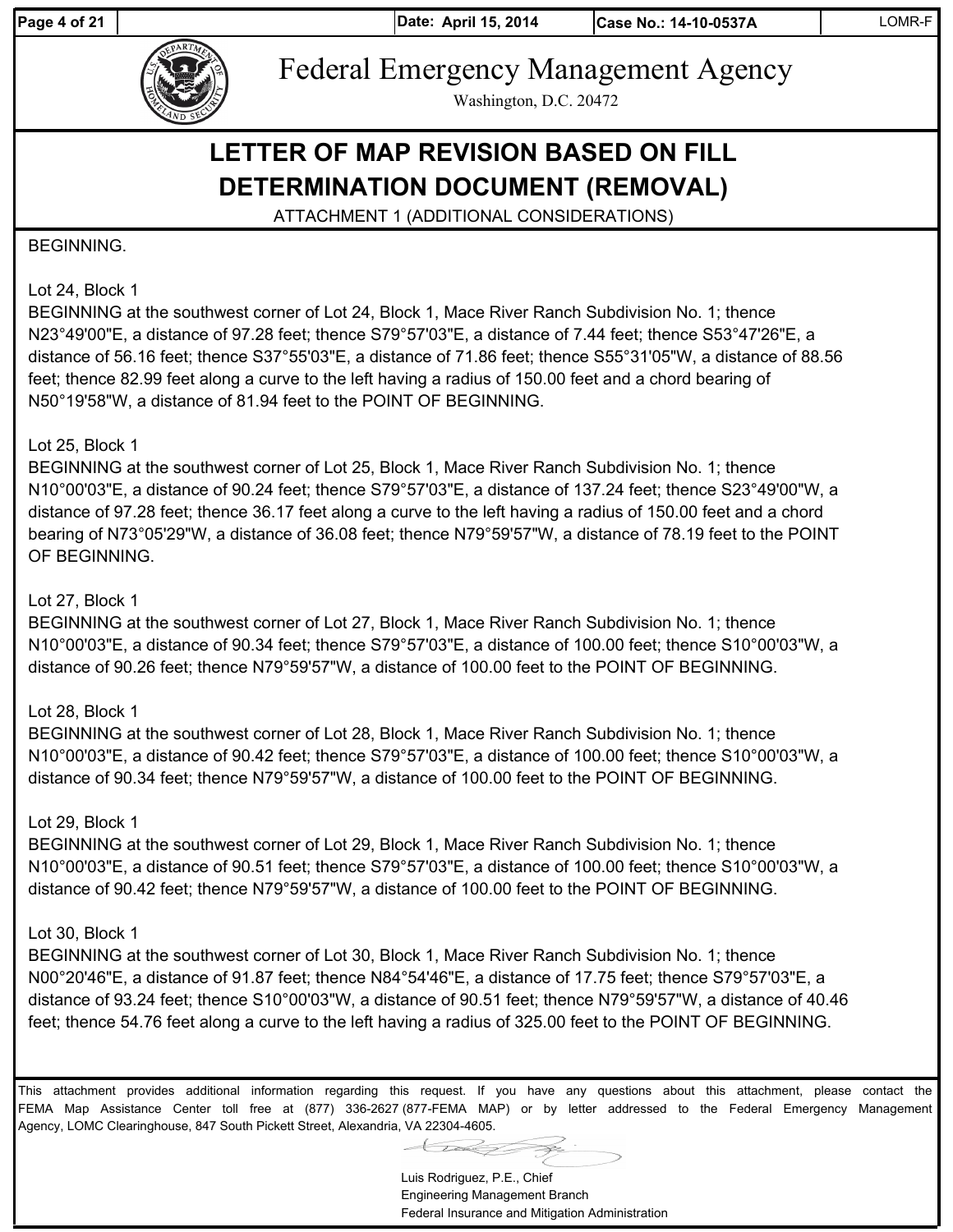Page 5 of 21 **April 15, 2014** 

**Date: Case No.: 14-10-0537A** LOMR-F



Federal Emergency Management Agency

Washington, D.C. 20472

# **LETTER OF MAP REVISION BASED ON FILL DETERMINATION DOCUMENT (REMOVAL)**

ATTACHMENT 1 (ADDITIONAL CONSIDERATIONS)

# Lot 31, Block 1

BEGINNING at the southwest corner of Lot 31, Block 1, Mace River Ranch Subdivision No. 1; thence N05°05'14"W, a distance of 90.00 feet; thence N84°54'46"E, a distance of 115.88 feet; thence S00°20'46"W, a distance of 91.87 feet; thence 30.82 feet along a curve to the left having a radius of 325.00 feet and a chord bearing of S87°37'46"W, a distance of 30.81 feet; thence S84°54'46"W, a distance of 76.41 feet to the POINT OF BEGINNING.

#### Lot 32, Block 1

BEGINNING at the southwest corner of Lot 32, Block 1, Mace River Ranch Subdivision No. 1; thence N05°05'14"W, a distance of 90.00 feet; thence N84°54'46"E, a distance of 110.00 feet; thence S05°05'14"E, a distance of 90.00 feet; thence S84°54'46"W, a distance of 110.00 feet to the POINT OF BEGINNING.

#### Lot 1, Block 2

BEGINNING at the northwest corner of Lot 1, Block 2, Mace River Ranch Subdivision No. 1; thence S88°16'38"E, a distance of 118.00 feet; thence S06°40'23"E, a distance of 43.47 feet; thence S01°07'10"W, a distance of 62.00 feet; thence N88°16'38"W, a distance of 115.34 feet; thence N41°22'00"W, a distance of 14.14 feet; thence N01°43'22"E, a distance of 94.67 feet to the POINT OF BEGINNING.

# Lot 2, Block 2

BEGINNING at the northwest corner of Lot 2, Block 2, Mace River Ranch Subdivision No. 1; thence N80°20'43"E, a distance of 115.50 feet; thence S03°37'17"E, a distance of 122.95 feet; thence N88°16'38"W, a distance of 118.00 feet; thence N01°43'22"E, a distance of 32.56 feet; thence 67.52 feet along a curve to the left having a radius of 340.00 feet and a chord bearing of N03°57'57"W, a distance of 67.40 feet to the POINT OF BEGINNING.

#### Lot 3, Block 2

BEGINNING at the northwest corner of Lot 3, Block 2, Mace River Ranch Subdivision No. 1: Thence N64°05'06"E, a distance of 106.00 feet; thence S12°35'07"E, a distance of 49.34 feet; thence S21°00'00"E, a distance of 34.50 feet; thence S33°00'00"E, a distance of 45.50 feet; thence S80°20'43"W, a distance of 115.50 feet; thence 96.49 feet along a curve to the left having a radius of 340.00 feet and a chord bearing of N17°47'05"W, a distance of 96.17 feet to the POINT OF BEGINNING.

#### Lot 9, Block 2

BEGINNING at the northwest corner of Lot 9, Block 2, Mace River Ranch Subdivision No. 1; thence S79°59'57"E, a distance of 87.62 feet; thence 45.84 feet along a curve to the right having a radius of 100.00 feet; thence S41°32'12"W, a distance of 131.44 feet; thence N41°48'45"W, a distance of 1.36 feet; thence

Luis Rodriguez, P.E., Chief Engineering Management Branch Federal Insurance and Mitigation Administration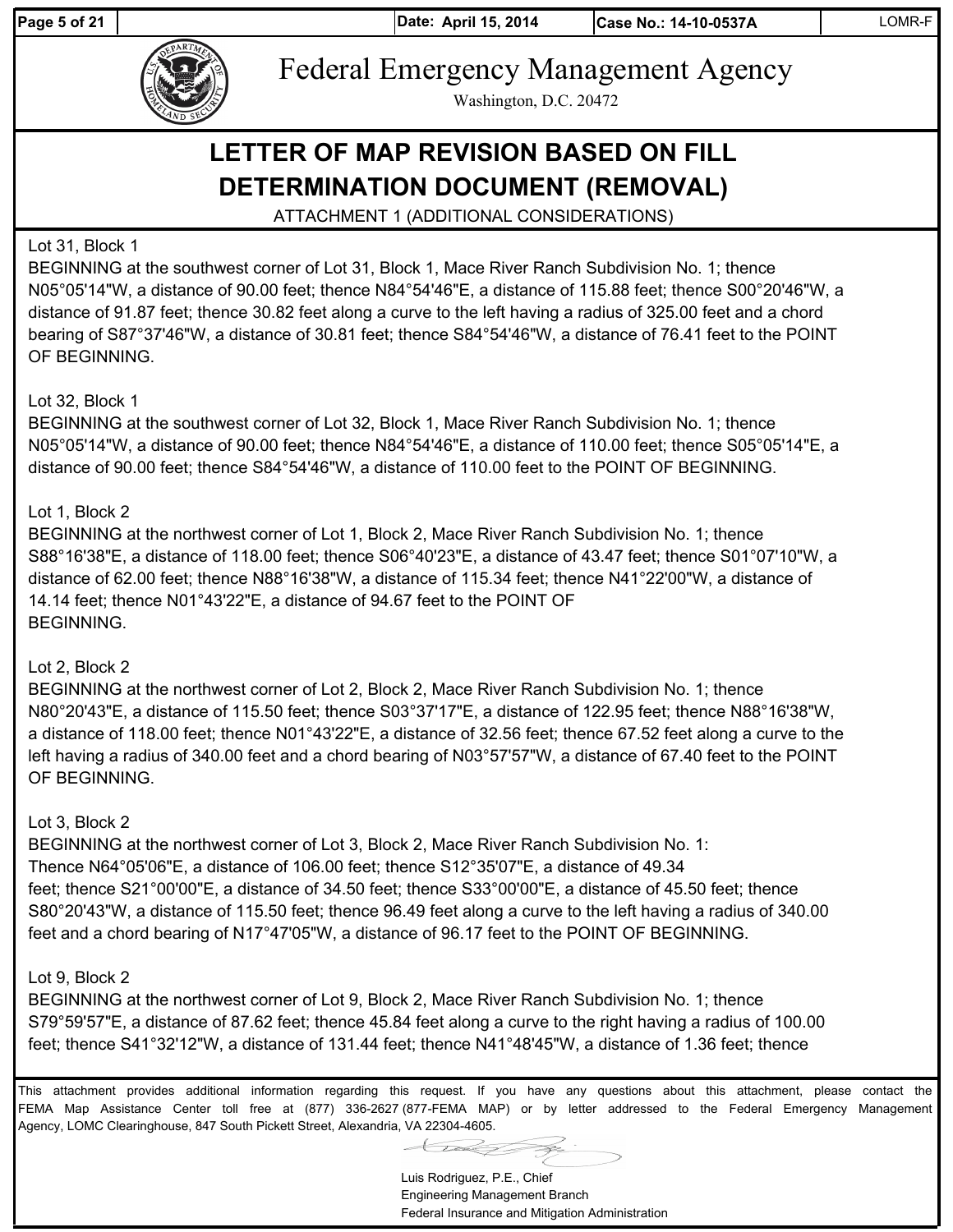Page 6 of 21 **April 15, 2014** 



Federal Emergency Management Agency

Washington, D.C. 20472

# **LETTER OF MAP REVISION BASED ON FILL DETERMINATION DOCUMENT (REMOVAL)**

ATTACHMENT 1 (ADDITIONAL CONSIDERATIONS)

N67°32'18"W, a distance of 63.56 feet; thence N10°00'03"E, a distance of 107.80 feet to the POINT OF BEGINNING.

### Lot 10, Block 2

BEGINNING at the southeast corner of Lot 10, Block 2, Mace River Ranch Subdivision No. 1; thence S66°15'34"W, a distance of 111.49 feet; thence N20°29'52"W, a distance of 1.58 feet; thence N41°48'45"W, a distance of 68.93 feet; thence N41°32'12"E, a distance of 131.44 feet; thence 52.35 feet along a curve to the right having a radius of 100.00 feet and a chord bearing of S38°44'16"E, a distance of 51.76 feet; thence S23°44'26"E, a distance of 72.10 feet to the POINT OF BEGINNING.

#### Lot 11, Block 2

BEGINNING at the southeast corner of Lot 11, Block 2, Mace River Ranch Subdivision No. 1; thence S66°15'34"W, a distance of 117.16 feet; thence N20°29'52"W, a distance of 100.16 feet; thence N66°15'34"E, a distance of 111.49 feet; thence S23°44'26"E, a distance of 100.00 feet to the POINT OF BEGINNING.

#### Lot 12, Block 2

BEGINNING at the southeast corner of Lot 12, Block 2, Mace River Ranch Subdivision No. 1; thence S50°50'18"W, a distance of 111.45 feet; thence N36°13'18"W, a distance of 103.16 feet; thence N20°29'52"W, a distance of 15.36 feet; thence N66°15'34"E, a distance of 117.16 feet; thence 87.47 feet along a curve to the left having a radius of 325.00 feet and a chord bearing of S31°27'04"E, a distance of 87.21 feet to the POINT OF BEGINNING.

# Lot 13, Block 2

BEGINNING at the southeast corner of Lot 13, Block 2, Mace River Ranch Subdivision No. 1; thence S01°40'49"W, a distance of 14.14 feet; thence S46°40'49"W, a distance of 113.66 feet; thence N36°13'18"W, a distance of 108.12 feet; thence N50°50'18"E, a distance of 111.45 feet; thence 23.59 feet along a curve to the left having a radius of 325.00 feet and a chord bearing of S41°14'27"E, a distance of 23.58 feet; thence S43°19'11"E, a distance of 65.65 feet to the POINT OF BEGINNING.

#### Lot 1, Block 3

BEGINNING at the southeast corner of Lot 1, Block 3, Mace River Ranch Subdivision No. 1; thence N84°59'57"W, a distance of 112.83 feet; thence N04°34'29"W, a distance of 1.00 foot; thence N05°00'03"E, a distance of 91.01 feet; thence S84°59'57"E, a distance of 103.08 feet; thence S37°29'57"E, a distance of 14.69 feet; thence S05°00'03"W, a distance of 81.17 feet to the POINT OF BEGINNING.

#### Lot 2, Block 3

BEGINNING at the southeast corner of Lot 2, Block 3, Mace River Ranch Subdivision No. 1; thence

Luis Rodriguez, P.E., Chief Engineering Management Branch Federal Insurance and Mitigation Administration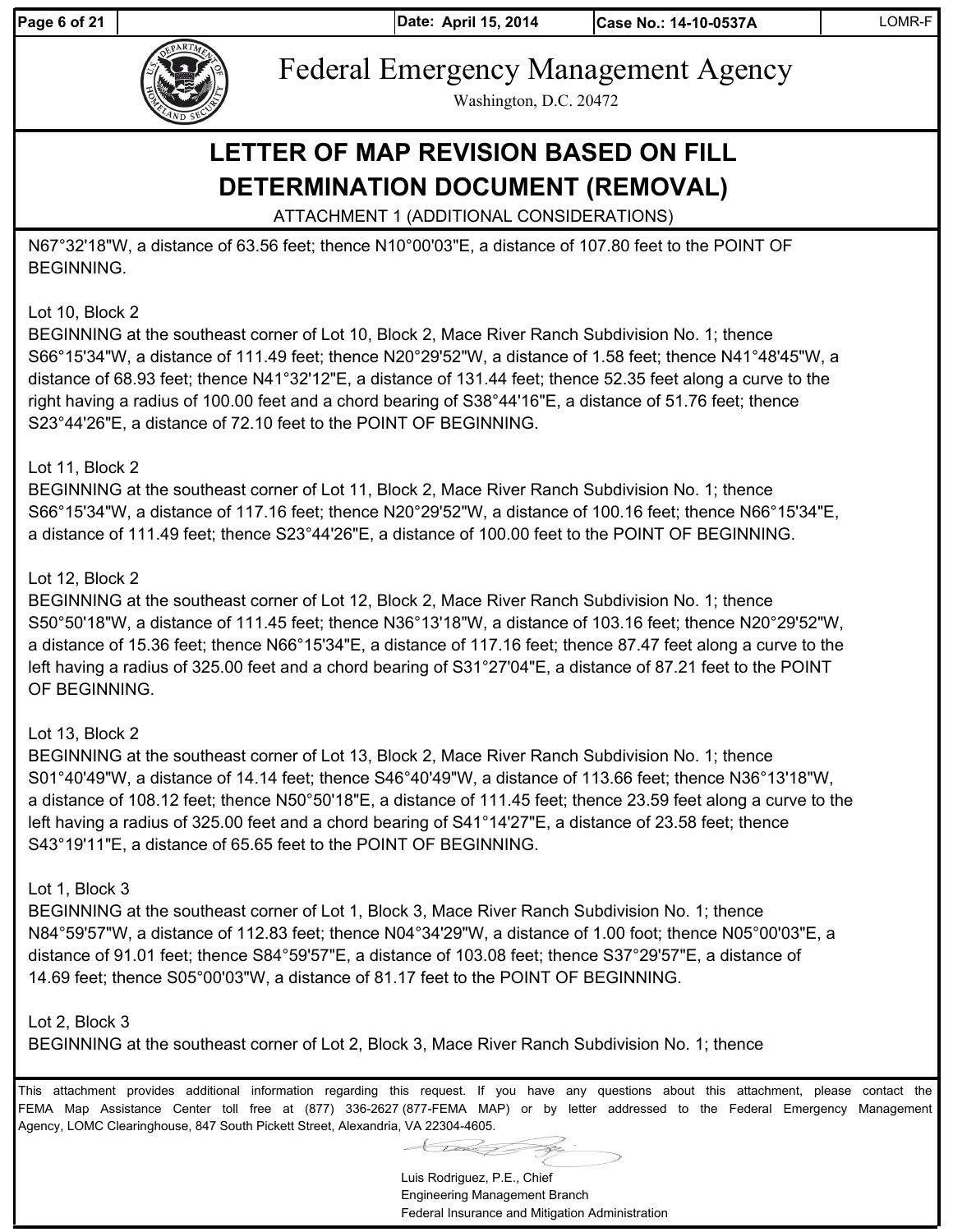Page 7 of 21 **April 15, 2014** 

**Case No.: 14-10-0537A** | LOMR-F



Federal Emergency Management Agency

Washington, D.C. 20472

# **LETTER OF MAP REVISION BASED ON FILL DETERMINATION DOCUMENT (REMOVAL)**

ATTACHMENT 1 (ADDITIONAL CONSIDERATIONS)

S71°21'28"W, a distance of 111.91 feet; thence N04°34'29"W, a distance of 125.09 feet; thence S84°59'57"E, a distance of 112.83 feet; thence S05°00'03"W, a distance of 28.33 feet; thence 51.58 feet along a curve to the left having a radius of 125.00 feet to the POINT OF BEGINNING.

Lot 1, Block 4

BEGINNING at the southwest corner of Lot 1, Block 4, Mace River Ranch Subdivision No. 1; thence N16°14'21"W, a distance of 156.52 feet; thence N73°45'39"E, a distance of 93.61 feet; thence N42°01'00"E, a distance of 100.20 feet; thence N67°02'05"E, a distance of 13.09 feet; thence S74°44'13"E, a distance of 9.01 feet; thence S59°30'42"E, a distance of 90.93 feet; thence S27°31'39"E, a distance of 40.26 feet; thence S14°48'33"W, a distance of 157.32 feet; thence S45°10'00"W, a distance of 42.26 feet; thence S13°52'11"E, a distance of 23.32 feet; thence S45°10'00"W, a distance of 5.00 feet; thence N75°33'32"W, a distance of 151.57 feet; thence S84°27'18"W, a distance of 16.05 feet to the POINT OF BEGINNING.

#### **DETERMINATION TABLE (CONTINUED)**

| <b>LOT</b> | BLOCK/<br><b>SECTION</b> | <b>SUBDIVISION</b>        | <b>STREET</b>                          | <b>OUTCOME</b><br><b>WHAT IS</b><br><b>REMOVED FROM</b><br>THE SFHA | <b>FLOOD</b><br><b>ZONE</b> | 1% ANNUAL<br><b>CHANCE</b><br><b>FLOOD</b><br><b>ELEVATION</b><br>(NAVD 88) | <b>LOWEST</b><br><b>ADJACENT</b><br><b>GRADE</b><br><b>ELEVATION</b><br>(NAVD 88) | <b>LOWEST</b><br><b>LOT</b><br><b>ELEVATION</b><br>(NAVD 88) |
|------------|--------------------------|---------------------------|----------------------------------------|---------------------------------------------------------------------|-----------------------------|-----------------------------------------------------------------------------|-----------------------------------------------------------------------------------|--------------------------------------------------------------|
| 12         | 1                        | Mace River<br>Ranch No. 1 | 375 West Water<br>Vista Drive          | Portion of<br>Property                                              | $\mathsf{x}$<br>(unshaded)  | 2554.2 feet                                                                 |                                                                                   | 2555.4 feet                                                  |
| 13         | 1                        | Mace River<br>Ranch No. 1 | 347 West Water<br>Vista Drive          | Portion of<br>Property                                              | $\mathsf{X}$<br>(shaded)    | 2554.3 feet                                                                 |                                                                                   | 2555.7 feet                                                  |
| 16         | 1                        | Mace River<br>Ranch No. 1 | 891 South Island<br><b>Glenn Place</b> | Portion of<br>Property                                              | $\mathsf{x}$<br>(shaded)    | 2554.6 feet                                                                 |                                                                                   | 2556.5 feet                                                  |
| 17         | 1                        | Mace River<br>Ranch No. 1 | 898 South Island<br>Glenn Place        | Portion of<br>Property                                              | $\mathsf{X}$<br>(shaded)    |                                                                             |                                                                                   | 2557.6 feet                                                  |
| 18         | 1                        | Mace River<br>Ranch No. 1 | 880 South Island<br><b>Glenn Place</b> | Portion of<br>Property                                              | $\times$<br>(shaded)        |                                                                             |                                                                                   | 2557.6 feet                                                  |
| 19         | 1                        | Mace River<br>Ranch No. 1 | 858 South Island<br>Glenn Place        | Portion of<br>Property                                              | $\mathsf{X}$<br>(shaded)    |                                                                             |                                                                                   | 2557.4 feet                                                  |

Luis Rodriguez, P.E., Chief Engineering Management Branch Federal Insurance and Mitigation Administration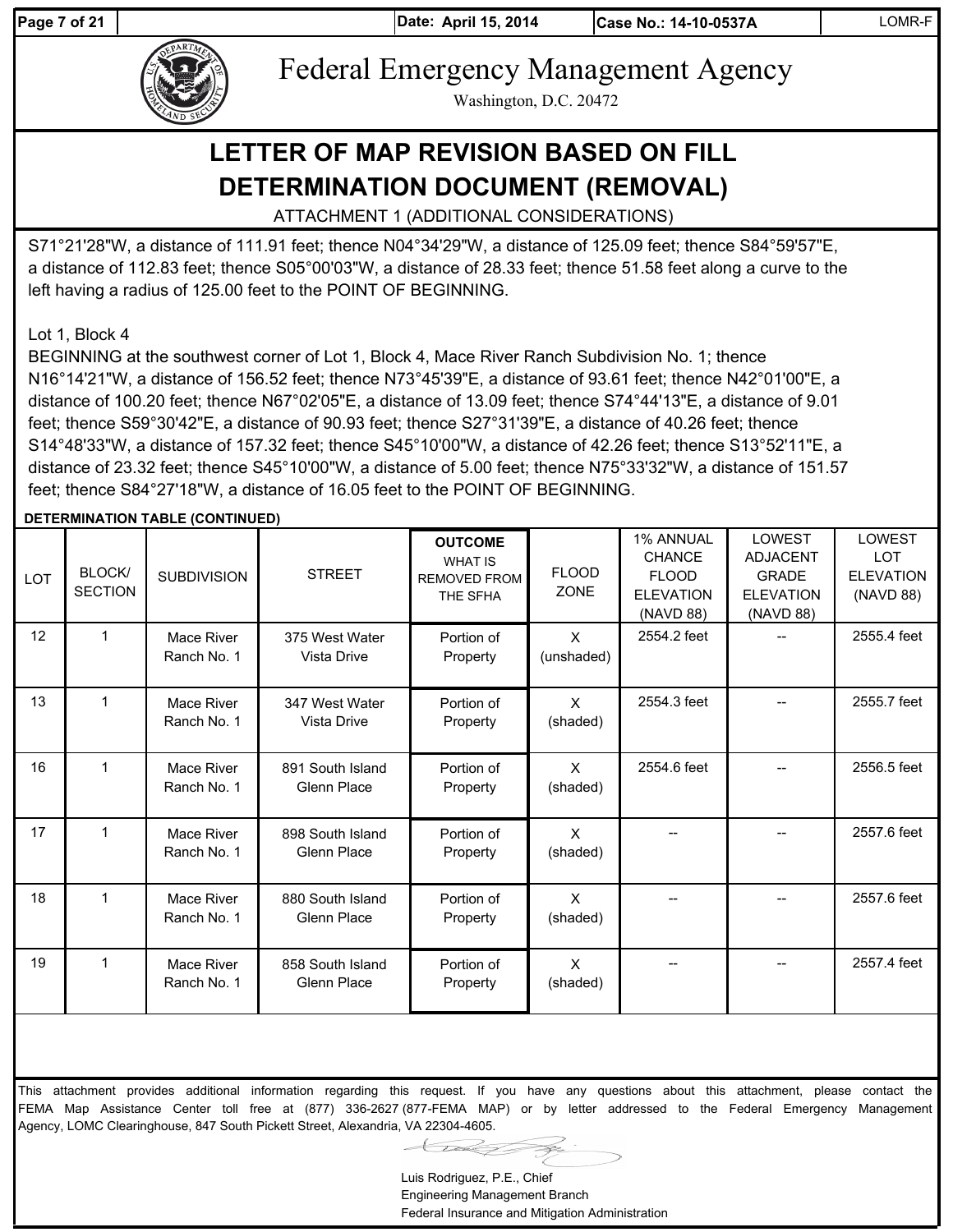**Page 8 of 21 April 15, 2014 April 15, 2014** 

**Date: Case No.: 14-10-0537A** LOMR-F



Federal Emergency Management Agency

Washington, D.C. 20472

| DETERMINATION DOCUMENT (REMOVAL)<br>ATTACHMENT 1 (ADDITIONAL CONSIDERATIONS) |                          |                           |                                     |                                                                     |                            |                                                                             |                                                                            |                                                              |  |  |  |
|------------------------------------------------------------------------------|--------------------------|---------------------------|-------------------------------------|---------------------------------------------------------------------|----------------------------|-----------------------------------------------------------------------------|----------------------------------------------------------------------------|--------------------------------------------------------------|--|--|--|
| <b>LOT</b>                                                                   | BLOCK/<br><b>SECTION</b> | <b>SUBDIVISION</b>        | <b>STREET</b>                       | <b>OUTCOME</b><br><b>WHAT IS</b><br><b>REMOVED FROM</b><br>THE SFHA | <b>FLOOD</b><br>ZONE       | 1% ANNUAL<br><b>CHANCE</b><br><b>FLOOD</b><br><b>ELEVATION</b><br>(NAVD 88) | LOWEST<br><b>ADJACENT</b><br><b>GRADE</b><br><b>ELEVATION</b><br>(NAVD 88) | <b>LOWEST</b><br><b>LOT</b><br><b>ELEVATION</b><br>(NAVD 88) |  |  |  |
| 20                                                                           | $\mathbf{1}$             | Mace River<br>Ranch No. 1 | 836 South Island<br>Glenn Way       | Portion of<br>Property                                              | $\mathsf{X}$<br>(shaded)   |                                                                             |                                                                            | 2557.2 feet                                                  |  |  |  |
| 21                                                                           | $\mathbf{1}$             | Mace River<br>Ranch No. 1 | 814 South Island<br>Glenn Way       | Portion of<br>Property                                              | $\mathsf{X}$<br>(unshaded) | 2554.6 feet                                                                 |                                                                            | 2556.6 feet                                                  |  |  |  |
| 22                                                                           | $\mathbf{1}$             | Mace River<br>Ranch No. 1 | 794 South Island<br>Glenn Way       | Portion of<br>Property                                              | $\mathsf{X}$<br>(unshaded) | 2554.4 feet                                                                 |                                                                            | 2556.4 feet                                                  |  |  |  |
| 23                                                                           | $\mathbf{1}$             | Mace River<br>Ranch No. 1 | 772 South Island<br>Glenn Way       | Portion of<br>Property                                              | $\mathsf{X}$<br>(unshaded) | 2554.3 feet                                                                 |                                                                            | 2556.3 feet                                                  |  |  |  |
| 24                                                                           | $\mathbf{1}$             | Mace River<br>Ranch No. 1 | 360 West Back Forty<br><b>Drive</b> | Portion of<br>Property                                              | $\mathsf{X}$<br>(unshaded) | 2554.1 feet                                                                 |                                                                            | 2555.8 feet                                                  |  |  |  |
| 25                                                                           | $\mathbf{1}$             | Mace River<br>Ranch No. 1 | 394 West Back Forty<br><b>Drive</b> | Portion of<br>Property                                              | $\mathsf{X}$<br>(shaded)   |                                                                             |                                                                            | 2555.4 feet                                                  |  |  |  |
| 27                                                                           | $\mathbf{1}$             | Mace River<br>Ranch No. 1 | 426 West Back Forty<br><b>Drive</b> | Portion of<br>Property                                              | $\mathsf{X}$<br>(shaded)   | $-$                                                                         |                                                                            | 2554.6 feet                                                  |  |  |  |
| 28                                                                           | 1                        | Mace River<br>Ranch No. 1 | 458 West Back Forty<br><b>Drive</b> | Portion of<br>Property                                              | $\mathsf{X}$<br>(shaded)   |                                                                             | $-$                                                                        | 2554.2 feet                                                  |  |  |  |
| 29                                                                           | $\mathbf{1}$             | Mace River<br>Ranch No. 1 | 496 West Back Forty<br><b>Drive</b> | Portion of<br>Property                                              | $\mathsf{X}$<br>(shaded)   |                                                                             |                                                                            | 2554.2 feet                                                  |  |  |  |
| 30                                                                           | $\mathbf{1}$             | Mace River<br>Ranch No. 1 | 522 West Back Forty<br><b>Drive</b> | Portion of<br>Property                                              | $\mathsf{X}$<br>(shaded)   | --                                                                          | --                                                                         | 2554.2 feet                                                  |  |  |  |
| 31                                                                           | $\mathbf{1}$             | Mace River<br>Ranch No. 1 | 556 West Back Forty<br><b>Drive</b> | Portion of<br>Property                                              | $\mathsf{X}$<br>(shaded)   | --                                                                          | --                                                                         | 2553.9 feet                                                  |  |  |  |

This attachment provides additional information regarding this request. If you have any questions about this attachment, please contact the FEMA Map Assistance Center toll free at (877) 336-2627 (877-FEMA MAP) or by letter addressed to the Federal Emergency Management Agency, LOMC Clearinghouse, 847 South Pickett Street, Alexandria, VA 22304-4605.

Luis Rodriguez, P.E., Chief

Engineering Management Branch Federal Insurance and Mitigation Administration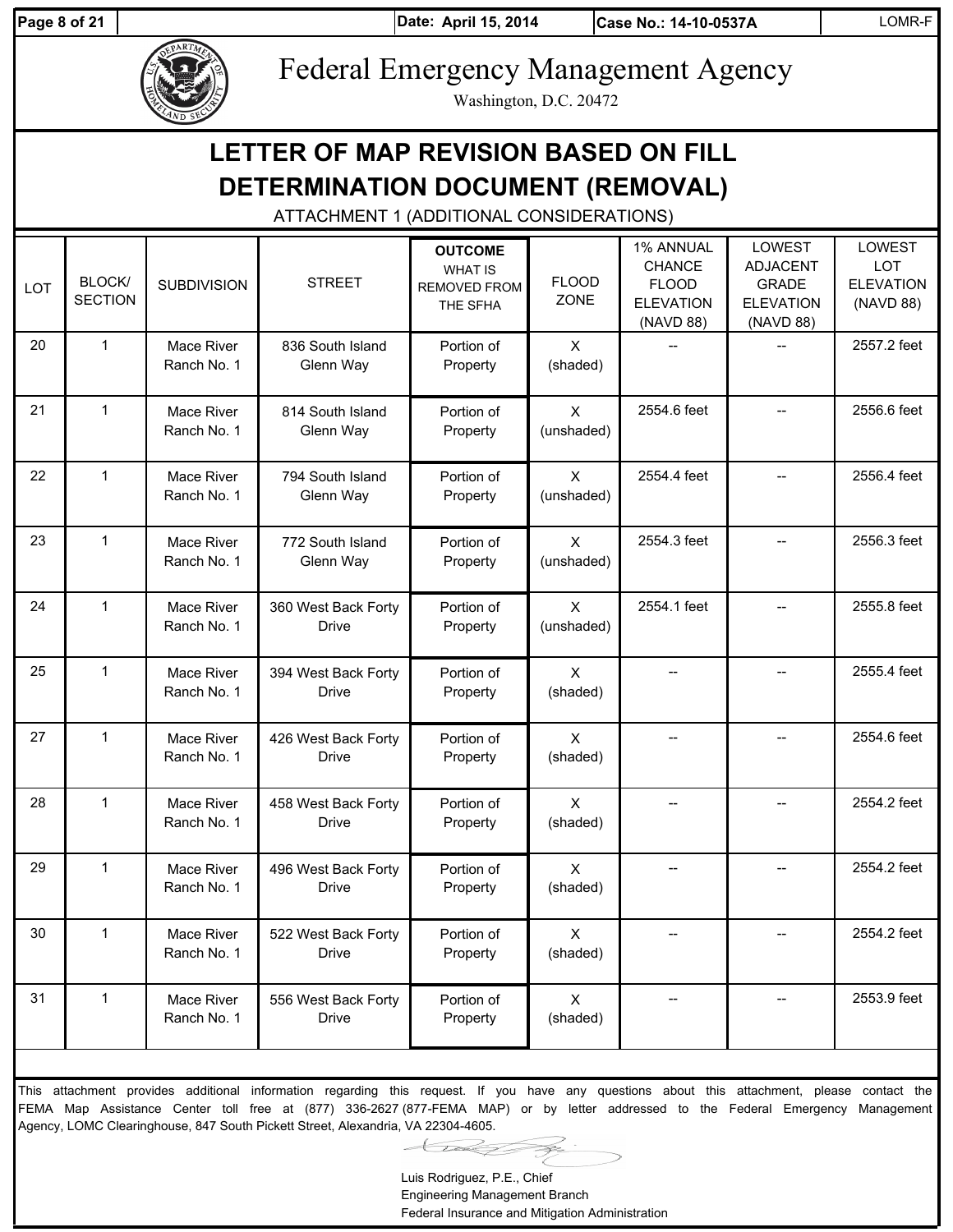**LOT** 

Page 9 of 21 **April 15, 2014** 

**Case No.: 14-10-0537A** LOMR-F

LOWEST LOT ELEVATION (NAVD 88)

2533.6 feet

2554.5 feet

2554.4 feet

2554.4 feet

2555.5 feet

2555.5 feet

2555.7 feet

2554.3 feet -- 2556.0 feet

2554.6 feet | - 1 2556.3 feet

2552.1 feet | - 2552.2 feet

2552.1 feet | -- | 2552.2 feet



12 | 2 | Mace River

13 2 Mace River

1 3 Mace River

2 3 Mace River

Ranch No. 1

Ranch No. 1

Ranch No. 1

Ranch No. 1

805 South Island Glenn Way

823 South Island Glenn Way

751 South Mace Ranch Way

779 South Mace Ranch Way

Federal Emergency Management Agency

Washington, D.C. 20472

|                | LETTER OF MAP REVISION BASED ON FILL<br><b>DETERMINATION DOCUMENT (REMOVAL)</b><br>ATTACHMENT 1 (ADDITIONAL CONSIDERATIONS) |                           |                                     |                                                                     |                             |                                                                             |                                                                            |  |  |  |  |  |  |
|----------------|-----------------------------------------------------------------------------------------------------------------------------|---------------------------|-------------------------------------|---------------------------------------------------------------------|-----------------------------|-----------------------------------------------------------------------------|----------------------------------------------------------------------------|--|--|--|--|--|--|
| OT.            | BLOCK/<br><b>SECTION</b>                                                                                                    | <b>SUBDIVISION</b>        | <b>STREET</b>                       | <b>OUTCOME</b><br><b>WHAT IS</b><br><b>REMOVED FROM</b><br>THE SFHA | <b>FLOOD</b><br><b>ZONE</b> | 1% ANNUAL<br><b>CHANCE</b><br><b>FLOOD</b><br><b>ELEVATION</b><br>(NAVD 88) | LOWEST<br><b>ADJACENT</b><br><b>GRADE</b><br><b>ELEVATION</b><br>(NAVD 88) |  |  |  |  |  |  |
| 32             | $\mathbf 1$                                                                                                                 | Mace River<br>Ranch No. 1 | 592 West Back Forty<br><b>Drive</b> | Portion of<br>Property                                              | $\mathsf{X}$<br>(shaded)    |                                                                             |                                                                            |  |  |  |  |  |  |
| $\mathbf{1}$   | $\overline{2}$                                                                                                              | Mace River<br>Ranch No. 1 | 896 South Mace<br>Ranch Way         | Portion of<br>Property                                              | $\mathsf{X}$<br>(shaded)    | 2553.4 feet                                                                 |                                                                            |  |  |  |  |  |  |
| $\overline{2}$ | $\overline{2}$                                                                                                              | Mace River<br>Ranch No. 1 | 870 South Mace<br>Ranch Way         | Portion of<br>Property                                              | $\mathsf{x}$<br>(shaded)    | 2553.4 feet                                                                 |                                                                            |  |  |  |  |  |  |
| 3              | $\overline{2}$                                                                                                              | Mace River<br>Ranch No. 1 | 836 South Mace<br>Ranch Way         | Portion of<br>Property                                              | $\mathsf{x}$<br>(shaded)    | 2553.3 feet                                                                 |                                                                            |  |  |  |  |  |  |
| 9              | $\overline{2}$                                                                                                              | Mace River<br>Ranch No. 1 | 395 West Back Forty<br><b>Drive</b> | Portion of<br>Property                                              | $\mathsf{x}$<br>(shaded)    |                                                                             |                                                                            |  |  |  |  |  |  |
| 10             | $\overline{2}$                                                                                                              | Mace River<br>Ranch No. 1 | 773 South Island<br>Glenn Way       | Portion of<br>Property                                              | $\sf X$<br>(shaded)         | 2554.0 feet                                                                 |                                                                            |  |  |  |  |  |  |
| 11             | $\overline{2}$                                                                                                              | Mace River<br>Ranch No. 1 | 795 South Island<br>Glenn Way       | Portion of<br>Property                                              | X<br>(shaded)               | 2554.1 feet                                                                 |                                                                            |  |  |  |  |  |  |

This attachment provides additional information regarding this request. If you have any questions about this attachment, please contact the FEMA Map Assistance Center toll free at (877) 336-2627 (877-FEMA MAP) or by letter addressed to the Federal Emergency Management Agency, LOMC Clearinghouse, 847 South Pickett Street, Alexandria, VA 22304-4605.

Portion of Property

Portion of Property

Portion of Property

Portion of Property

X (unshaded)

X (unshaded)

X (shaded)

X (shaded)

Luis Rodriguez, P.E., Chief Engineering Management Branch Federal Insurance and Mitigation Administration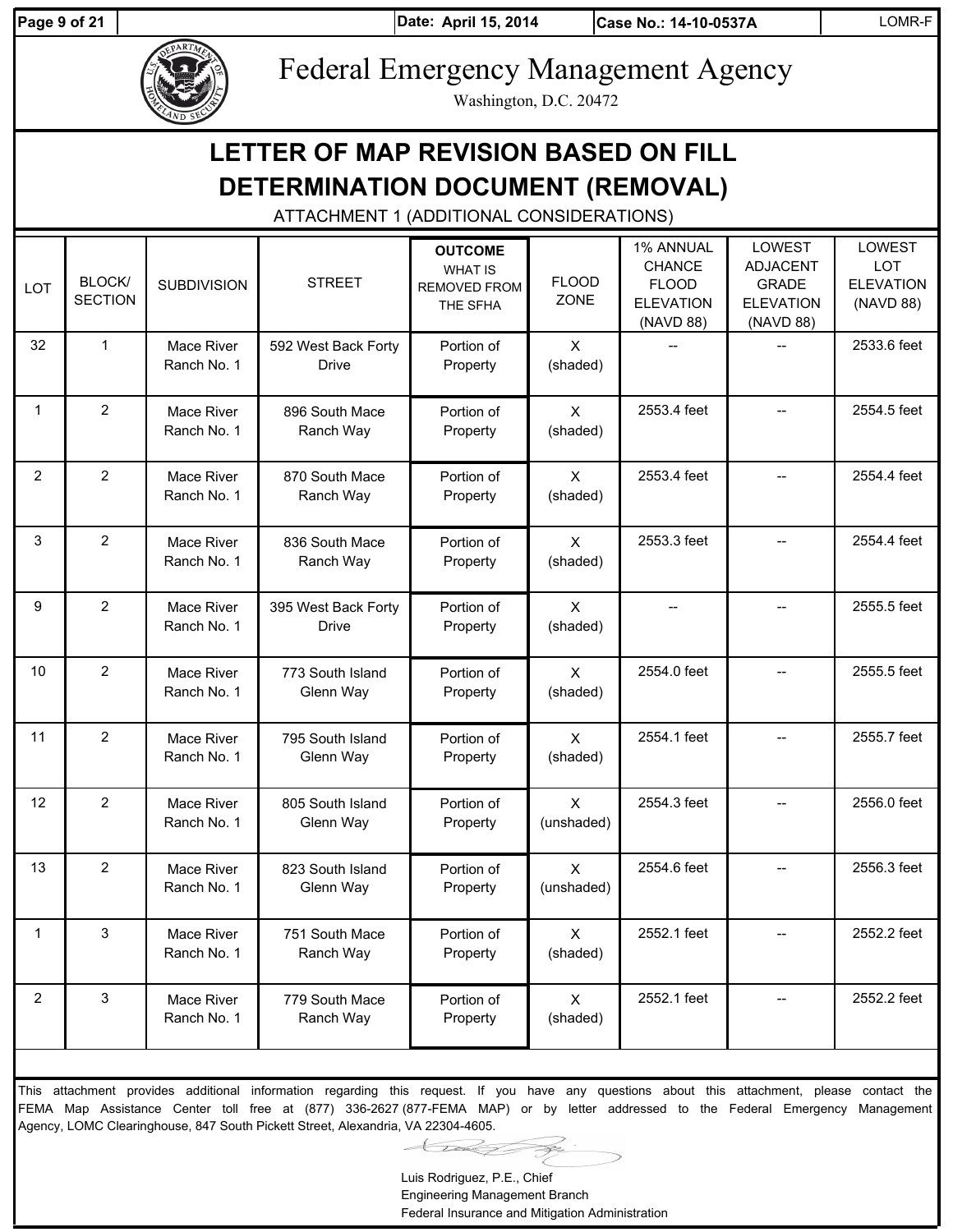**Page 10 of 21 April 15, 2014 April 15, 2014** 

**Date: Case No.: 14-10-0537A** LOMR-F



Federal Emergency Management Agency

Washington, D.C. 20472

|              |                          |                           | DETERMINATION DOCUMENT (REMOVAL)<br>ATTACHMENT 1 (ADDITIONAL CONSIDERATIONS) |                                                                     |                                         |                                                                             |                                                                                   |                                                              |
|--------------|--------------------------|---------------------------|------------------------------------------------------------------------------|---------------------------------------------------------------------|-----------------------------------------|-----------------------------------------------------------------------------|-----------------------------------------------------------------------------------|--------------------------------------------------------------|
| <b>LOT</b>   | BLOCK/<br><b>SECTION</b> | <b>SUBDIVISION</b>        | <b>STREET</b>                                                                | <b>OUTCOME</b><br><b>WHAT IS</b><br><b>REMOVED FROM</b><br>THE SFHA | <b>FLOOD</b><br>ZONE                    | 1% ANNUAL<br><b>CHANCE</b><br><b>FLOOD</b><br><b>ELEVATION</b><br>(NAVD 88) | <b>LOWEST</b><br><b>ADJACENT</b><br><b>GRADE</b><br><b>ELEVATION</b><br>(NAVD 88) | <b>LOWEST</b><br><b>LOT</b><br><b>ELEVATION</b><br>(NAVD 88) |
| $\mathbf{1}$ | 4                        | Mace River<br>Ranch No. 1 | 900 South Osprey<br><b>Island Way</b>                                        | Portion of<br>Property                                              | $\mathsf{X}$<br>(unshaded)              | 2550.0 feet                                                                 |                                                                                   | 2551.9 feet                                                  |
| 11           | $\mathbf{1}$             | Mace River<br>Ranch No. 1 | 403 West Water<br>Vista Drive                                                | Portion of<br>Property                                              | $\mathsf{X}$<br>(shaded)                | 2554.0 feet                                                                 |                                                                                   | 2555.4 feet                                                  |
| 12           | $\mathbf{1}$             | Mace River<br>Ranch No. 1 | 375 West Water<br>Vista Drive                                                | Portion of<br>Property                                              | $\mathsf{X}$<br>(unshaded)              | 2554.2 feet                                                                 |                                                                                   | 2555.4 feet                                                  |
| 13           | $\mathbf{1}$             | Mace River<br>Ranch No. 1 | 347 West Water<br>Vista Drive                                                | Portion of<br>Property                                              | $\mathsf{X}$<br>(shaded)                | 2554.3 feet                                                                 |                                                                                   | 2555.7 feet                                                  |
| 16           | $\mathbf{1}$             | Mace River<br>Ranch No. 1 | 891 South Island<br>Glenn Place                                              | Portion of<br>Property                                              | $\mathsf{X}$<br>(shaded)                | 2554.6 feet                                                                 |                                                                                   | 2556.5 feet                                                  |
| 17           | $\mathbf{1}$             | Mace River<br>Ranch No. 1 | 898 South Island<br>Glenn Place                                              | Portion of<br>Property                                              | $\mathsf{X}$<br>(shaded)                |                                                                             |                                                                                   | 2557.6 feet                                                  |
| 18           | $\mathbf{1}$             | Mace River<br>Ranch No. 1 | 880 South Island<br>Glenn Place                                              | Portion of<br>Property                                              | $\mathsf{X}$<br>(shaded)                |                                                                             |                                                                                   | 2557.6 feet                                                  |
| 19           | 1                        | Mace River<br>Ranch No. 1 | 858 South Island<br>Glenn Place                                              | Portion of<br>Property                                              | X<br>(shaded)                           |                                                                             |                                                                                   | 2557.4 feet                                                  |
| 20           | 1                        | Mace River<br>Ranch No. 1 | 836 South Island<br>Glenn Way                                                | Portion of<br>Property                                              | X<br>(shaded)                           | $\overline{\phantom{a}}$                                                    |                                                                                   | 2557.2 feet                                                  |
| 21           | $\mathbf 1$              | Mace River<br>Ranch No. 1 | 814 South Island<br>Glenn Way                                                | Portion of<br>Property                                              | $\boldsymbol{\mathsf{X}}$<br>(unshaded) | 2554.6 feet                                                                 | $-$                                                                               | 2556.6 feet                                                  |
| 22           | $\mathbf{1}$             | Mace River<br>Ranch No. 1 | 794 South Island<br>Glenn Way                                                | Portion of<br>Property                                              | X<br>(unshaded)                         | 2554.4 feet                                                                 | $\overline{\phantom{a}}$                                                          | 2556.4 feet                                                  |

This attachment provides additional information regarding this request. If you have any questions about this attachment, please contact the FEMA Map Assistance Center toll free at (877) 336-2627 (877-FEMA MAP) or by letter addressed to the Federal Emergency Management Agency, LOMC Clearinghouse, 847 South Pickett Street, Alexandria, VA 22304-4605.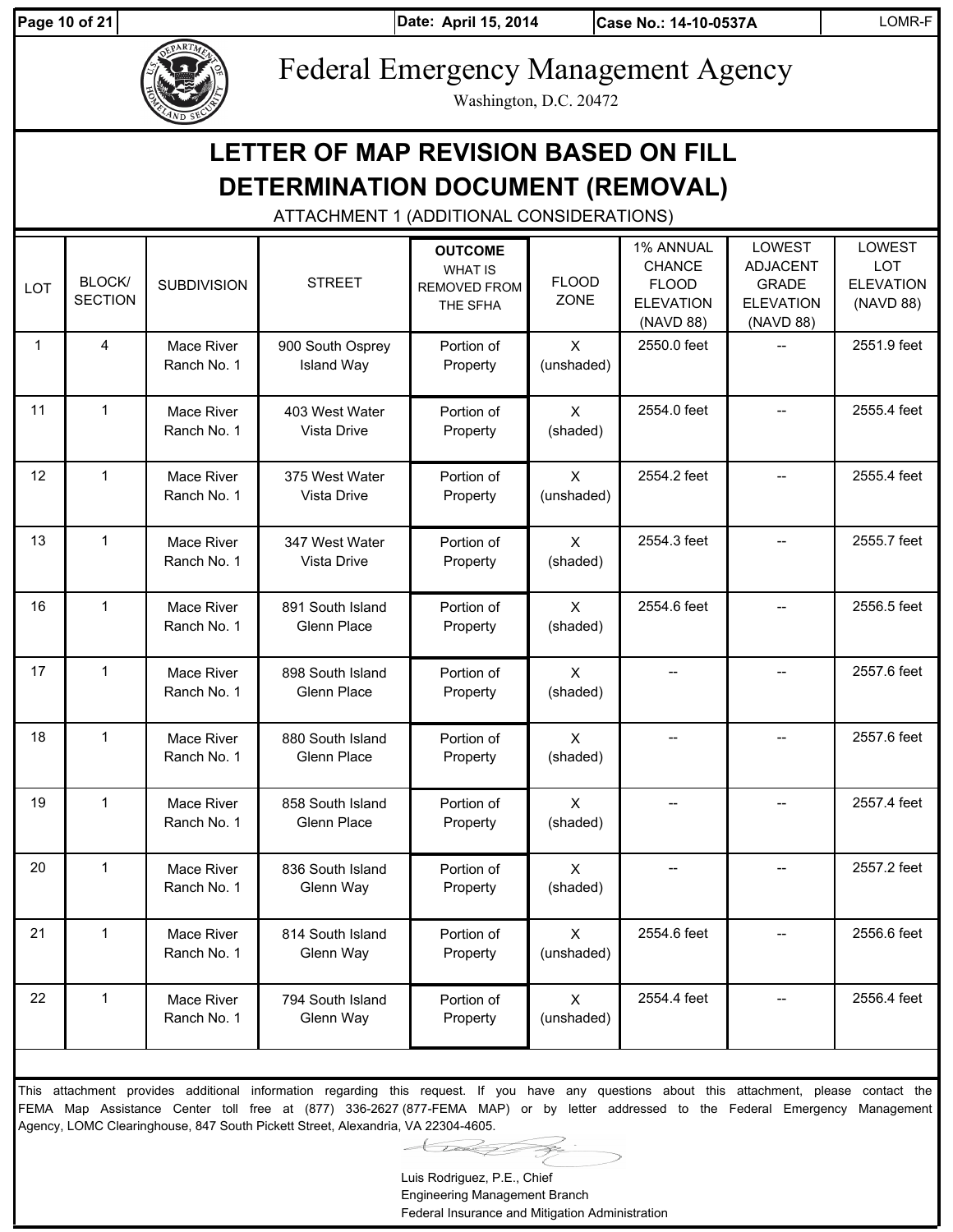Page 11 of 21 **April 15, 2014** 

**Date: Case No.: 14-10-0537A** LOMR-F



Federal Emergency Management Agency

Washington, D.C. 20472

|     |                                          |                           | DETERMINATION DOCUMENT (REMOVAL)    | LETTER OF MAP REVISION BASED ON FILL                         |                            |                                                                             |                                                                            |                                                              |  |  |  |  |
|-----|------------------------------------------|---------------------------|-------------------------------------|--------------------------------------------------------------|----------------------------|-----------------------------------------------------------------------------|----------------------------------------------------------------------------|--------------------------------------------------------------|--|--|--|--|
|     | ATTACHMENT 1 (ADDITIONAL CONSIDERATIONS) |                           |                                     |                                                              |                            |                                                                             |                                                                            |                                                              |  |  |  |  |
| LOT | BLOCK/<br><b>SECTION</b>                 | <b>SUBDIVISION</b>        | <b>STREET</b>                       | <b>OUTCOME</b><br><b>WHAT IS</b><br>REMOVED FROM<br>THE SFHA | <b>FLOOD</b><br>ZONE       | 1% ANNUAL<br><b>CHANCE</b><br><b>FLOOD</b><br><b>ELEVATION</b><br>(NAVD 88) | LOWEST<br><b>ADJACENT</b><br><b>GRADE</b><br><b>ELEVATION</b><br>(NAVD 88) | <b>LOWEST</b><br><b>LOT</b><br><b>ELEVATION</b><br>(NAVD 88) |  |  |  |  |
| 23  | $\mathbf{1}$                             | Mace River<br>Ranch No. 1 | 772 South Island<br>Glenn Way       | Portion of<br>Property                                       | $\mathsf{X}$<br>(unshaded) | 2554.3 feet                                                                 |                                                                            | 2556.3 feet                                                  |  |  |  |  |
| 24  | $\mathbf{1}$                             | Mace River<br>Ranch No. 1 | 360 West Back Forty<br><b>Drive</b> | Portion of<br>Property                                       | $\mathsf{X}$<br>(unshaded) | 2554.1 feet                                                                 |                                                                            | 2555.8 feet                                                  |  |  |  |  |
| 25  | $\mathbf{1}$                             | Mace River<br>Ranch No. 1 | 394 West Back Forty<br><b>Drive</b> | Portion of<br>Property                                       | $\mathsf{X}$<br>(shaded)   |                                                                             |                                                                            | 2555.4 feet                                                  |  |  |  |  |
| 27  | $\mathbf{1}$                             | Mace River<br>Ranch No. 1 | 426 West Back Forty<br>Drive        | Portion of<br>Property                                       | $\mathsf{X}$<br>(shaded)   |                                                                             |                                                                            | 2554.6 feet                                                  |  |  |  |  |
| 28  | $\mathbf{1}$                             | Mace River<br>Ranch No. 1 | 458 West Back Forty<br><b>Drive</b> | Portion of<br>Property                                       | $\mathsf{X}$<br>(shaded)   |                                                                             |                                                                            | 2554.2 feet                                                  |  |  |  |  |
| 29  | $\mathbf{1}$                             | Mace River<br>Ranch No. 1 | 496 West Back Forty<br>Drive        | Portion of<br>Property                                       | $\mathsf{X}$<br>(shaded)   |                                                                             |                                                                            | 2554.2 feet                                                  |  |  |  |  |
| 30  | $\mathbf{1}$                             | Mace River<br>Ranch No. 1 | 522 West Back Forty<br>Drive        | Portion of<br>Property                                       | $\mathsf{X}$<br>(shaded)   |                                                                             |                                                                            | 2554.2 feet                                                  |  |  |  |  |
| 31  | $\mathbf 1$                              | Mace River<br>Ranch No. 1 | 556 West Back Forty<br><b>Drive</b> | Portion of<br>Property                                       | $\mathsf{X}$<br>(shaded)   |                                                                             |                                                                            | 2553.9 feet                                                  |  |  |  |  |
| 32  | $\mathbf{1}$                             | Mace River<br>Ranch No. 1 | 592 West Back Forty<br><b>Drive</b> | Portion of<br>Property                                       | $\mathsf{X}$<br>(shaded)   |                                                                             |                                                                            | 2533.6 feet                                                  |  |  |  |  |
| 1   | $\overline{2}$                           | Mace River<br>Ranch No. 1 | 896 South Mace<br>Ranch Way         | Portion of<br>Property                                       | $\mathsf{X}$<br>(shaded)   | 2553.4 feet                                                                 |                                                                            | 2554.5 feet                                                  |  |  |  |  |
| 2   | $\overline{2}$                           | Mace River<br>Ranch No. 1 | 870 South Mace<br>Ranch Way         | Portion of<br>Property                                       | $\mathsf{X}$<br>(shaded)   | 2553.4 feet                                                                 |                                                                            | 2554.4 feet                                                  |  |  |  |  |

This attachment provides additional information regarding this request. If you have any questions about this attachment, please contact the FEMA Map Assistance Center toll free at (877) 336-2627 (877-FEMA MAP) or by letter addressed to the Federal Emergency Management Agency, LOMC Clearinghouse, 847 South Pickett Street, Alexandria, VA 22304-4605.

Luis Rodriguez, P.E., Chief

Engineering Management Branch Federal Insurance and Mitigation Administration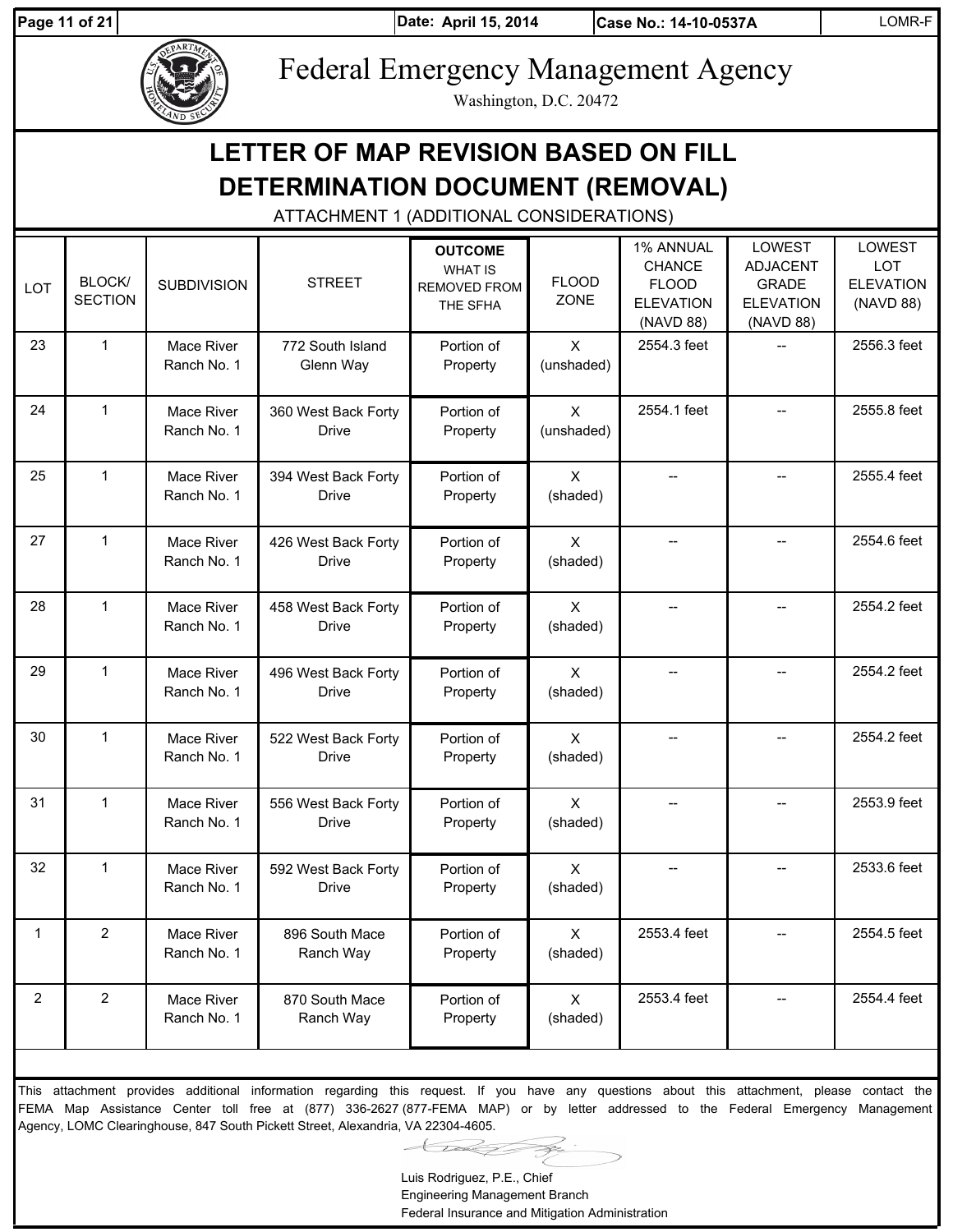Page 12 of 21 **April 15, 2014** 

**Date: Case No.: 14-10-0537A** LOMR-F



Federal Emergency Management Agency

Washington, D.C. 20472

# **LETTER OF MAP REVISION BASED ON FILL DETERMINATION DOCUMENT (REMOVAL)**

ATTACHMENT 1 (ADDITIONAL CONSIDERATIONS)

| LOT          | <b>BLOCK/</b><br><b>SECTION</b> | <b>SUBDIVISION</b>        | <b>STREET</b>                         | <b>OUTCOME</b><br><b>WHAT IS</b><br><b>REMOVED FROM</b><br>THE SFHA | <b>FLOOD</b><br>ZONE       | 1% ANNUAL<br><b>CHANCE</b><br><b>FLOOD</b><br><b>ELEVATION</b><br>(NAVD 88) | <b>LOWEST</b><br><b>ADJACENT</b><br><b>GRADE</b><br><b>ELEVATION</b><br>(NAVD 88) | LOWEST<br><b>LOT</b><br><b>ELEVATION</b><br>(NAVD 88) |
|--------------|---------------------------------|---------------------------|---------------------------------------|---------------------------------------------------------------------|----------------------------|-----------------------------------------------------------------------------|-----------------------------------------------------------------------------------|-------------------------------------------------------|
| 3            | $\overline{2}$                  | Mace River<br>Ranch No. 1 | 836 South Mace<br>Ranch Way           | Portion of<br>Property                                              | $\mathsf{X}$<br>(shaded)   | 2553.3 feet                                                                 | $\overline{a}$                                                                    | 2554.4 feet                                           |
| 9            | $\overline{2}$                  | Mace River<br>Ranch No. 1 | 395 West Back Forty<br><b>Drive</b>   | Portion of<br>Property                                              | $\mathsf{x}$<br>(shaded)   | $\overline{a}$                                                              |                                                                                   | 2555.5 feet                                           |
| 10           | $\overline{2}$                  | Mace River<br>Ranch No. 1 | 773 South Island<br>Glenn Way         | Portion of<br>Property                                              | $\mathsf{X}$<br>(shaded)   | 2554.0 feet                                                                 |                                                                                   | 2555.5 feet                                           |
| 11           | $\overline{2}$                  | Mace River<br>Ranch No. 1 | 795 South Island<br>Glenn Way         | Portion of<br>Property                                              | $\mathsf{X}$<br>(shaded)   | 2554.1 feet                                                                 |                                                                                   | 2555.7 feet                                           |
| 12           | $\overline{2}$                  | Mace River<br>Ranch No. 1 | 805 South Island<br>Glenn Way         | Portion of<br>Property                                              | $\mathsf{X}$<br>(unshaded) | 2554.3 feet                                                                 |                                                                                   | 2556.0 feet                                           |
| 13           | $\overline{2}$                  | Mace River<br>Ranch No. 1 | 823 South Island<br>Glenn Way         | Portion of<br>Property                                              | $\mathsf{x}$<br>(unshaded) | 2554.6 feet                                                                 |                                                                                   | 2556.3 feet                                           |
| $\mathbf{1}$ | 3                               | Mace River<br>Ranch No. 1 | 751 South Mace<br>Ranch Way           | Portion of<br>Property                                              | $\mathsf{X}$<br>(shaded)   | 2552.1 feet                                                                 |                                                                                   | 2552.2 feet                                           |
| 2            | 3                               | Mace River<br>Ranch No. 1 | 779 South Mace<br>Ranch Way           | Portion of<br>Property                                              | $\mathsf{X}$<br>(shaded)   | 2552.1 feet                                                                 |                                                                                   | 2552.2 feet                                           |
| $\mathbf{1}$ | 4                               | Mace River<br>Ranch No. 1 | 900 South Osprey<br><b>Island Way</b> | Portion of<br>Property                                              | $\mathsf{X}$<br>(unshaded) | 2550.0 feet                                                                 |                                                                                   | 2551.9 feet                                           |

# **PORTIONS OF THE PROPERTY REMAIN IN THE SFHA (This Additional Consideration applies to the preceding 60 Properties.)**

Portions of this property, but not the subject of the Determination/Comment document, may remain in the Special Flood Hazard Area. Therefore, any future construction or substantial improvement on the property remains subject to Federal, State/Commonwealth, and local regulations for floodplain management.

This attachment provides additional information regarding this request. If you have any questions about this attachment, please contact the FEMA Map Assistance Center toll free at (877) 336-2627 (877-FEMA MAP) or by letter addressed to the Federal Emergency Management Agency, LOMC Clearinghouse, 847 South Pickett Street, Alexandria, VA 22304-4605.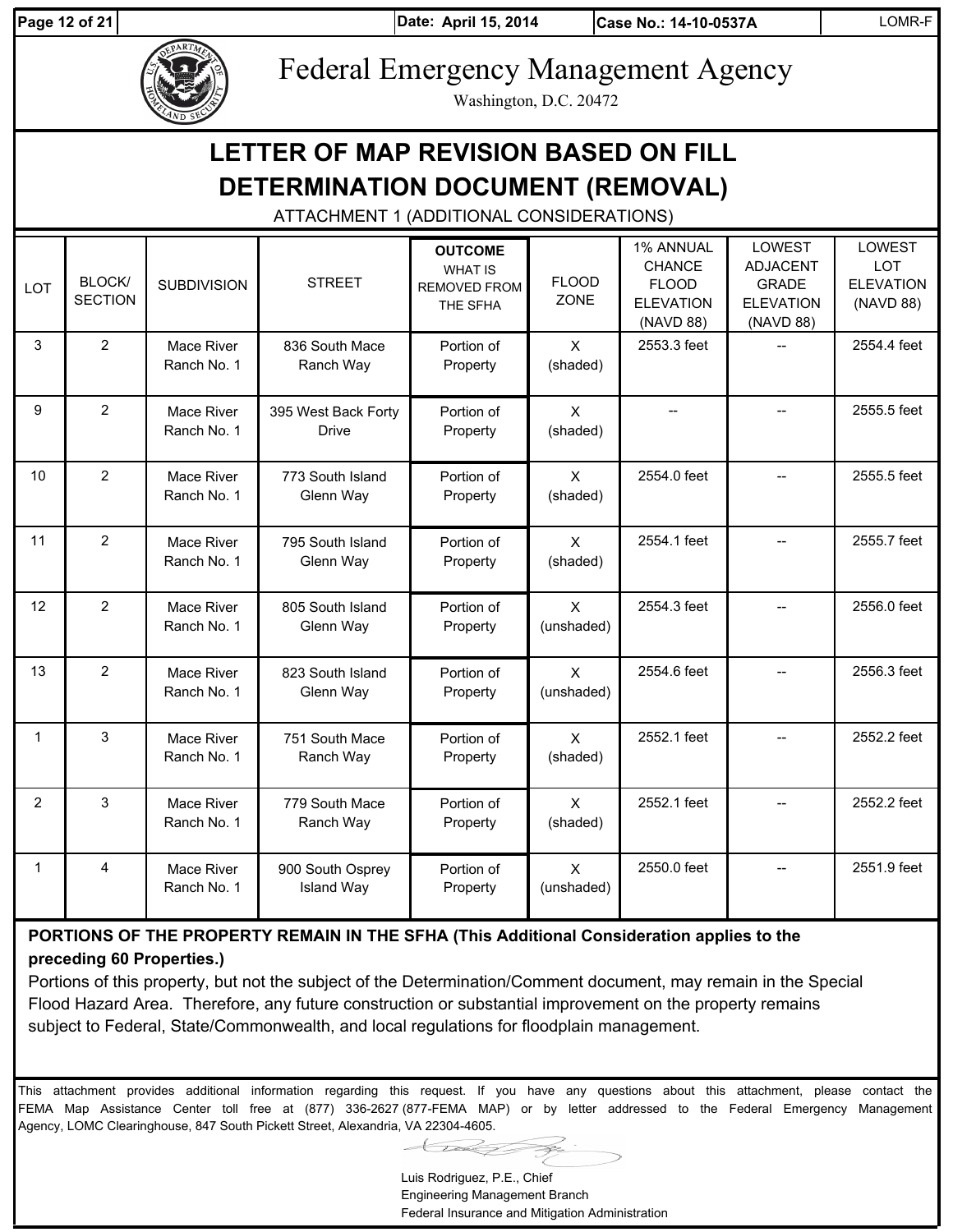

Federal Emergency Management Agency

Washington, D.C. 20472

# **LETTER OF MAP REVISION BASED ON FILL DETERMINATION DOCUMENT (REMOVAL)**

ATTACHMENT 1 (ADDITIONAL CONSIDERATIONS)

# **REVISED BY LETTER OF MAP REVISION (This Additional Consideration applies to the preceding 60 Properties.)**

The effective National Flood Insurance Program map for the subject property, has since been revised by a Letter of Map Revision (LOMR) dated 4/28/2009. The 4/28/2009 LOMR has been used in making the determination/comment for the subject property.

# **STUDY UNDERWAY (This Additional Consideration applies to all properties in the LOMR-F DETERMINATION DOCUMENT (REMOVAL))**

This determination is based on the flood data presently available. However, the Federal Emergency Management Agency is currently revising the National Flood Insurance Program (NFIP) map for the community. New flood data could be generated that may affect this property. When the new NFIP map is issued it will supersede this determination. The Federal requirement for the purchase of flood insurance will then be based on the newly revised NFIP map.

This attachment provides additional information regarding this request. If you have any questions about this attachment, please contact the FEMA Map Assistance Center toll free at (877) 336-2627 (877-FEMA MAP) or by letter addressed to the Federal Emergency Management Agency, LOMC Clearinghouse, 847 South Pickett Street, Alexandria, VA 22304-4605.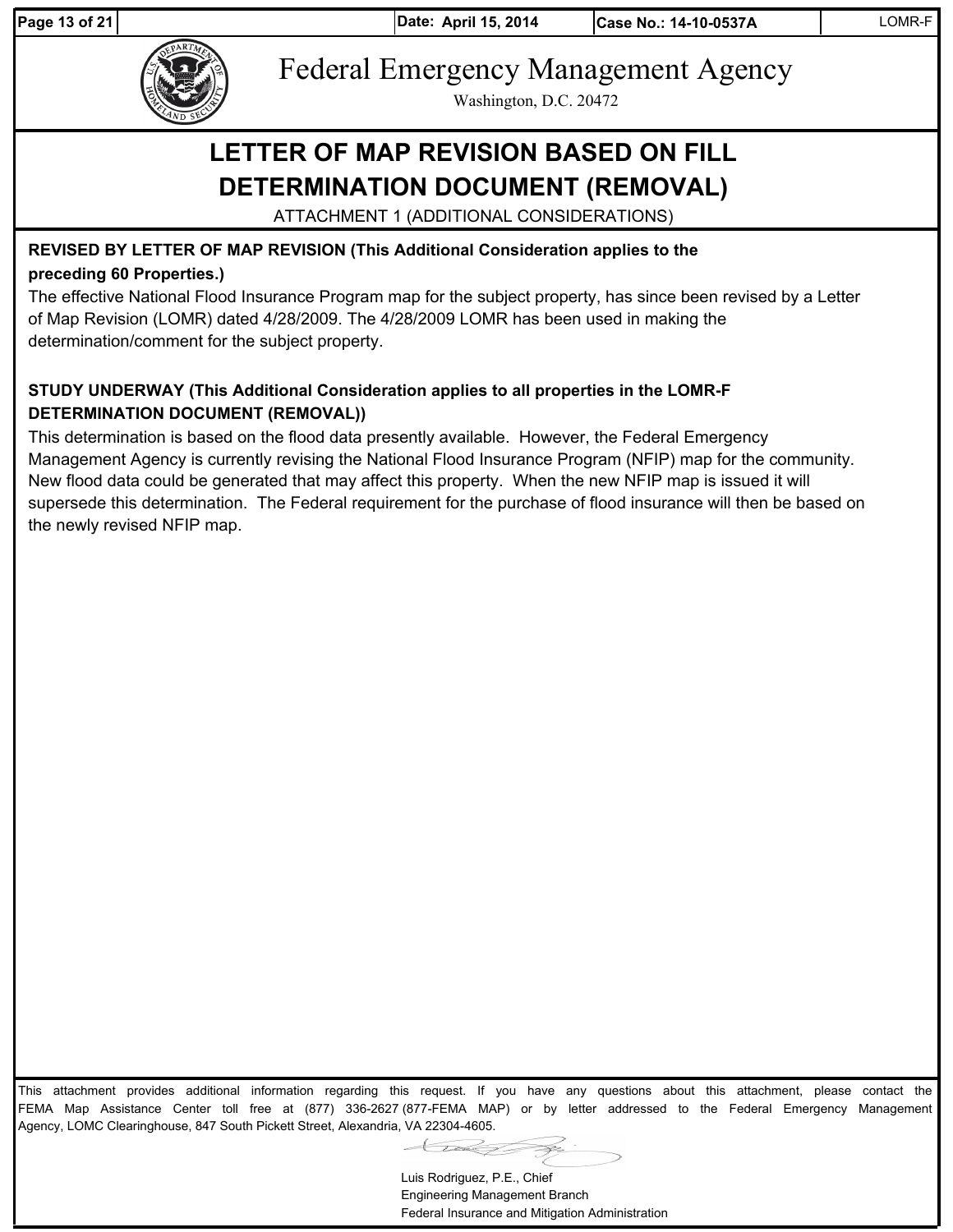|                                                                                 | Page 14 of 21                                                                                         |                                            |                                                                                                    |                                                                                                                                                                                                                                                                                                                                                                                                                                                                                                                                                                                                                                                                                                                                                                                                                                                                                                                                                                                      | Date: April 15, 2014                                                                                                                                                                                                                                                                                                                               |                             | Case No.: 14-10-0537A                                                       |                                                                            | LOMR-F                                                |
|---------------------------------------------------------------------------------|-------------------------------------------------------------------------------------------------------|--------------------------------------------|----------------------------------------------------------------------------------------------------|--------------------------------------------------------------------------------------------------------------------------------------------------------------------------------------------------------------------------------------------------------------------------------------------------------------------------------------------------------------------------------------------------------------------------------------------------------------------------------------------------------------------------------------------------------------------------------------------------------------------------------------------------------------------------------------------------------------------------------------------------------------------------------------------------------------------------------------------------------------------------------------------------------------------------------------------------------------------------------------|----------------------------------------------------------------------------------------------------------------------------------------------------------------------------------------------------------------------------------------------------------------------------------------------------------------------------------------------------|-----------------------------|-----------------------------------------------------------------------------|----------------------------------------------------------------------------|-------------------------------------------------------|
|                                                                                 |                                                                                                       |                                            |                                                                                                    | <b>Federal Emergency Management Agency</b>                                                                                                                                                                                                                                                                                                                                                                                                                                                                                                                                                                                                                                                                                                                                                                                                                                                                                                                                           |                                                                                                                                                                                                                                                                                                                                                    | Washington, D.C. 20472      |                                                                             |                                                                            |                                                       |
| LETTER OF MAP REVISION BASED ON FILL<br><b>DETERMINATION DOCUMENT (REMOVAL)</b> |                                                                                                       |                                            |                                                                                                    |                                                                                                                                                                                                                                                                                                                                                                                                                                                                                                                                                                                                                                                                                                                                                                                                                                                                                                                                                                                      |                                                                                                                                                                                                                                                                                                                                                    |                             |                                                                             |                                                                            |                                                       |
|                                                                                 |                                                                                                       |                                            | <b>COMMUNITY AND MAP PANEL INFORMATION</b>                                                         |                                                                                                                                                                                                                                                                                                                                                                                                                                                                                                                                                                                                                                                                                                                                                                                                                                                                                                                                                                                      |                                                                                                                                                                                                                                                                                                                                                    |                             | <b>LEGAL PROPERTY DESCRIPTION</b>                                           |                                                                            |                                                       |
|                                                                                 | <b>COMMUNITY</b>                                                                                      | CITY OF EAGLE, ADA COUNTY,<br><b>IDAHO</b> |                                                                                                    |                                                                                                                                                                                                                                                                                                                                                                                                                                                                                                                                                                                                                                                                                                                                                                                                                                                                                                                                                                                      | Lots 10 through 25, 27 through 32, Block 1, Lots 1 through 7, and<br>Lots 9 through 13, Block 2, Lots 1 and 2, Block 3, and Lot 1, Block 4,<br>Mace River Ranch Subdivision No. 1, as shown on the Plat Map,<br>recorded as Instrument No. 113125973, in Book 106, Pages 14540<br>through 14547, in the Office of the County Recorder, Ada County, |                             |                                                                             |                                                                            |                                                       |
|                                                                                 |                                                                                                       |                                            | <b>COMMUNITY NO.: 160003</b>                                                                       |                                                                                                                                                                                                                                                                                                                                                                                                                                                                                                                                                                                                                                                                                                                                                                                                                                                                                                                                                                                      | Idaho                                                                                                                                                                                                                                                                                                                                              |                             |                                                                             |                                                                            |                                                       |
|                                                                                 | NUMBER: 16001C0153H; 16001C0161H<br><b>AFFECTED</b><br><b>MAP PANEL</b><br>DATE: 2/19/2003; 2/19/2003 |                                            |                                                                                                    | The portion of property is more particularly described by the following<br>metes and bounds:                                                                                                                                                                                                                                                                                                                                                                                                                                                                                                                                                                                                                                                                                                                                                                                                                                                                                         |                                                                                                                                                                                                                                                                                                                                                    |                             |                                                                             |                                                                            |                                                       |
|                                                                                 |                                                                                                       |                                            |                                                                                                    |                                                                                                                                                                                                                                                                                                                                                                                                                                                                                                                                                                                                                                                                                                                                                                                                                                                                                                                                                                                      |                                                                                                                                                                                                                                                                                                                                                    |                             |                                                                             |                                                                            |                                                       |
| <b>FLOODING SOURCE: BOISE RIVER</b>                                             |                                                                                                       |                                            |                                                                                                    |                                                                                                                                                                                                                                                                                                                                                                                                                                                                                                                                                                                                                                                                                                                                                                                                                                                                                                                                                                                      | APPROXIMATE LATITUDE & LONGITUDE OF PROPERTY: 43.687, -116.357<br><b>SOURCE OF LAT &amp; LONG: ARCGIS 10.1</b>                                                                                                                                                                                                                                     |                             |                                                                             |                                                                            | <b>DATUM: NAD 83</b>                                  |
|                                                                                 |                                                                                                       |                                            |                                                                                                    |                                                                                                                                                                                                                                                                                                                                                                                                                                                                                                                                                                                                                                                                                                                                                                                                                                                                                                                                                                                      | <b>DETERMINATION</b>                                                                                                                                                                                                                                                                                                                               |                             |                                                                             |                                                                            |                                                       |
| LOT                                                                             | BLOCK/<br><b>SECTION</b>                                                                              |                                            | <b>SUBDIVISION</b>                                                                                 | <b>STREET</b>                                                                                                                                                                                                                                                                                                                                                                                                                                                                                                                                                                                                                                                                                                                                                                                                                                                                                                                                                                        | <b>OUTCOME</b><br><b>WHAT IS</b><br><b>REMOVED FROM</b><br>THE SFHA                                                                                                                                                                                                                                                                                | <b>FLOOD</b><br><b>ZONE</b> | 1% ANNUAL<br><b>CHANCE</b><br><b>FLOOD</b><br><b>ELEVATION</b><br>(NAVD 88) | LOWEST<br><b>ADJACENT</b><br><b>GRADE</b><br><b>ELEVATION</b><br>(NAVD 88) | LOWEST<br><b>LOT</b><br><b>ELEVATION</b><br>(NAVD 88) |
| 10                                                                              | $\mathbf{1}$                                                                                          |                                            | Mace River<br>Ranch No. 1                                                                          | 435 West Water<br>Vista Drive                                                                                                                                                                                                                                                                                                                                                                                                                                                                                                                                                                                                                                                                                                                                                                                                                                                                                                                                                        | Property                                                                                                                                                                                                                                                                                                                                           | X<br>(shaded)               |                                                                             |                                                                            | 2553.6 feet                                           |
|                                                                                 |                                                                                                       |                                            | equaled or exceeded in any given year (base flood).                                                | Special Flood Hazard Area (SFHA) - The SFHA is an area that would be inundated by the flood having a 1-percent chance of being                                                                                                                                                                                                                                                                                                                                                                                                                                                                                                                                                                                                                                                                                                                                                                                                                                                       |                                                                                                                                                                                                                                                                                                                                                    |                             |                                                                             |                                                                            |                                                       |
|                                                                                 |                                                                                                       |                                            |                                                                                                    | ADDITIONAL CONSIDERATIONS (Please refer to the appropriate section on Attachment 1 for the additional considerations listed below.)                                                                                                                                                                                                                                                                                                                                                                                                                                                                                                                                                                                                                                                                                                                                                                                                                                                  |                                                                                                                                                                                                                                                                                                                                                    |                             |                                                                             |                                                                            |                                                       |
|                                                                                 |                                                                                                       |                                            | LEGAL PROPERTY DESCRIPTION<br>DETERMINATION TABLE (CONTINUED)<br>REVISED BY LETTER OF MAP REVISION | STUDY UNDERWAY                                                                                                                                                                                                                                                                                                                                                                                                                                                                                                                                                                                                                                                                                                                                                                                                                                                                                                                                                                       |                                                                                                                                                                                                                                                                                                                                                    |                             |                                                                             |                                                                            |                                                       |
|                                                                                 |                                                                                                       |                                            |                                                                                                    | This document provides the Federal Emergency Management Agency's determination regarding a request for a Letter of Map Revision based<br>on Fill for the property described above. Using the information submitted and the effective National Flood Insurance Program (NFIP) map, we<br>have determined that the property(ies) is/are not located in the SFHA, an area inundated by the flood having a 1-percent chance of being<br>equaled or exceeded in any given year (base flood). This document revises the effective NFIP map to remove the subject property from the<br>SFHA located on the effective NFIP map; therefore, the Federal mandatory flood insurance requirement does not apply. However, the lender<br>has the option to continue the flood insurance requirement to protect its financial risk on the loan. A Preferred Risk Policy (PRP) is available for<br>buildings located outside the SFHA. Information about the PRP and how one can apply is enclosed. |                                                                                                                                                                                                                                                                                                                                                    |                             |                                                                             |                                                                            |                                                       |

This determination is based on the flood data presently available. The enclosed documents provide additional information regarding this determination. If you have any questions about this document, please contact the FEMA Map Assistance Center toll free at (877) 336-2627 (877-FEMA MAP) or by letter addressed to the Federal Emergency Management Agency, LOMC Clearinghouse, 847 South Pickett Street, Alexandria, VA 22304-4605.

 $\mathcal{L}$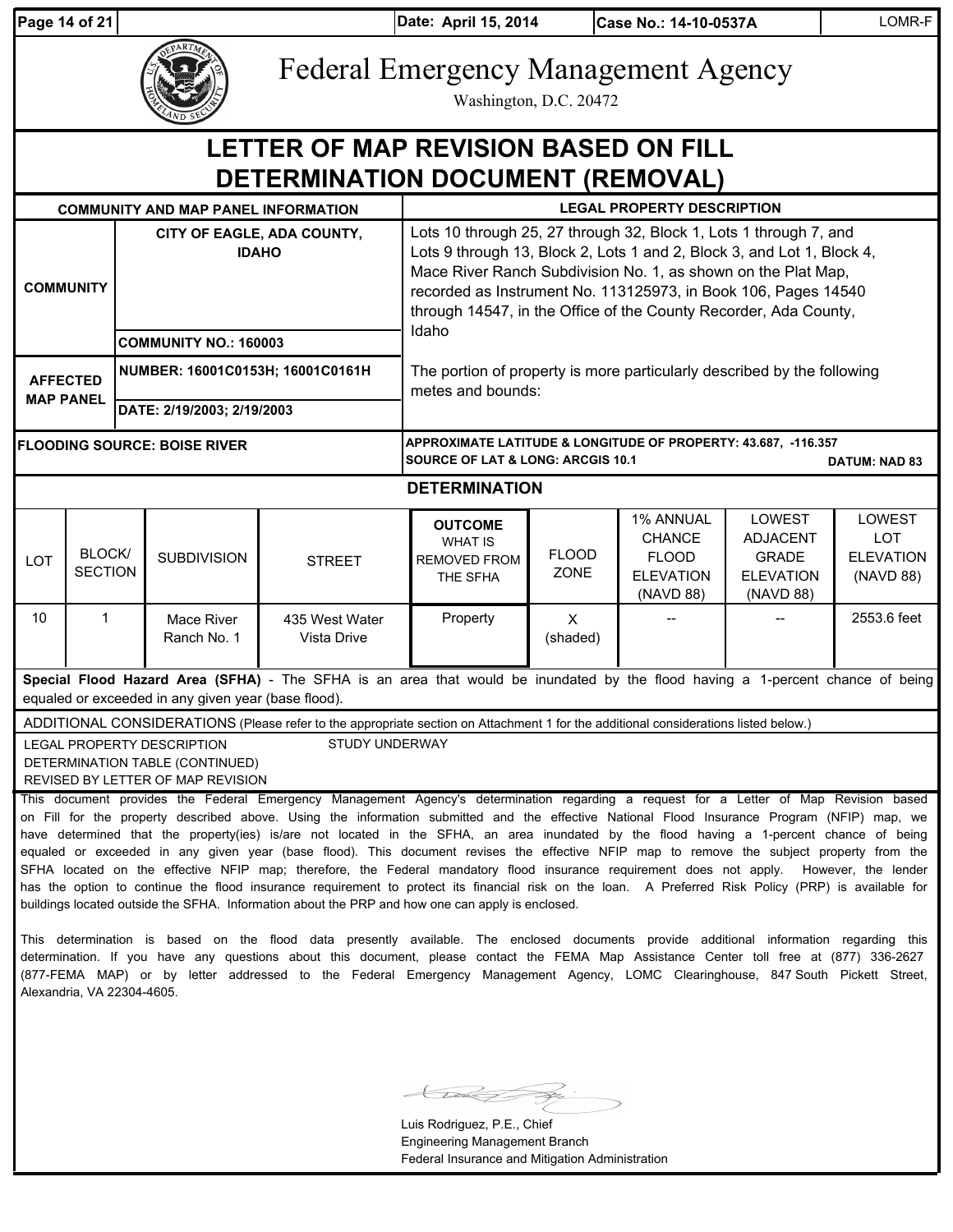Page 15 of 21 **April 15, 2014** 



Federal Emergency Management Agency

Washington, D.C. 20472

# **LETTER OF MAP REVISION BASED ON FILL DETERMINATION DOCUMENT (REMOVAL)**

ATTACHMENT 1 (ADDITIONAL CONSIDERATIONS)

# **LEGAL PROPERTY DESCRIPTION (CONTINUED)**

### Lot 11, Block 1

BEGINNING at the northeast corner of Lot 11, Block 1, Mace River Ranch Subdivision No. 1; thence S08°32'32"E, a distance of 120.00 feet; thence S81°27'28"W, a distance of 100.00 feet; thence N08°32'32"W, a distance of 120.00 feet; thence N81°27'28"E, a distance of 100.00 feet to the POINT OF BEGINNING.

#### Lot 12, Block 1

BEGINNING at the northeast corner of Lot 12, Block 1, Mace River Ranch Subdivision No. 1; thence S08°32'32"E, a distance of 120.26 feet; thence S81°27'28"W, a distance of 100.00 feet; thence N08°32'32"W, a distance of 120.00 feet; thence N81°27'28"E, a distance of 91.92 feet; thence 8.09 feet along a curve to the left having a radius of 125.00 feet to the POINT OF BEGINNING.

#### Lot 13, Block 1

BEGINNING at the northeast corner of Lot 13, Block 1, Mace River Ranch Subdivision No. 1; thence S23°43'48"E, a distance of 160.23 feet; thence S81°27'28"W, a distance of 122.91 feet; thence N08°32'32"W, a distance of 120.26 feet; thence 67.79 feet along a non-tangent curve to the left having a radius of 125.00 feet and a chord of N62°12'55"E, a distance of 66.96 feet; thence N46°40'49"E, a distance of 21.57 feet to the POINT OF BEGINNING.

#### Lot 16, Block 1

BEGINNING at the southeast corner of Lot 16, Block 1, Mace River Ranch Subdivision No. 1; thence S81°27'28"W, a distance of 137.67 feet; thence N23°43'48"W, a distance of 54.08 feet; thence N46°40'49"E, a distance of 158.59 feet; thence 41.46 feet along a non-tangent curve to the right having a radius of 259.84 feet and a chord bearing of S31°38'47"E, a distance of 41.41 feet; thence 21.31 feet along a curve to the right having a radius of 20.00 feet; thence 96.55 feet along a reverse curve to the left having a radius of 56.50 feet to the POINT OF BEGINNING.

# Lot 17, Block 1

BEGINNING at the northwest corner of Lot 17, Block 1, Mace River Ranch Subdivision No. 1; thence N46°40'49"E, a distance of 85.65 feet; thence S43°01'55"E, a distance of 75.44 feet; thence S43°34'14"E, a distance of 73.72 feet; thence S81°27'28"W, a distance of 209.20 feet; thence 106.23 feet along a curve to the left having a radius of 56.50 feet and a chord bearing of N27°35'33"E, a distance of 91.26 feet to the POINT OF BEGINNING.

# Lot 18, Block 1

BEGINNING at the northwest corner of Lot 18, Block 1, Mace River Ranch Subdivision No. 1; thence N46°40'49"E, a distance of 94.67 feet; thence S35°42'24"E, a distance of 98.97 feet; thence S43°01'55"E, a

This attachment provides additional information regarding this request. If you have any questions about this attachment, please contact the FEMA Map Assistance Center toll free at (877) 336-2627 (877-FEMA MAP) or by letter addressed to the Federal Emergency Management Agency, LOMC Clearinghouse, 847 South Pickett Street, Alexandria, VA 22304-4605.

Luis Rodriguez, P.E., Chief Engineering Management Branch

Federal Insurance and Mitigation Administration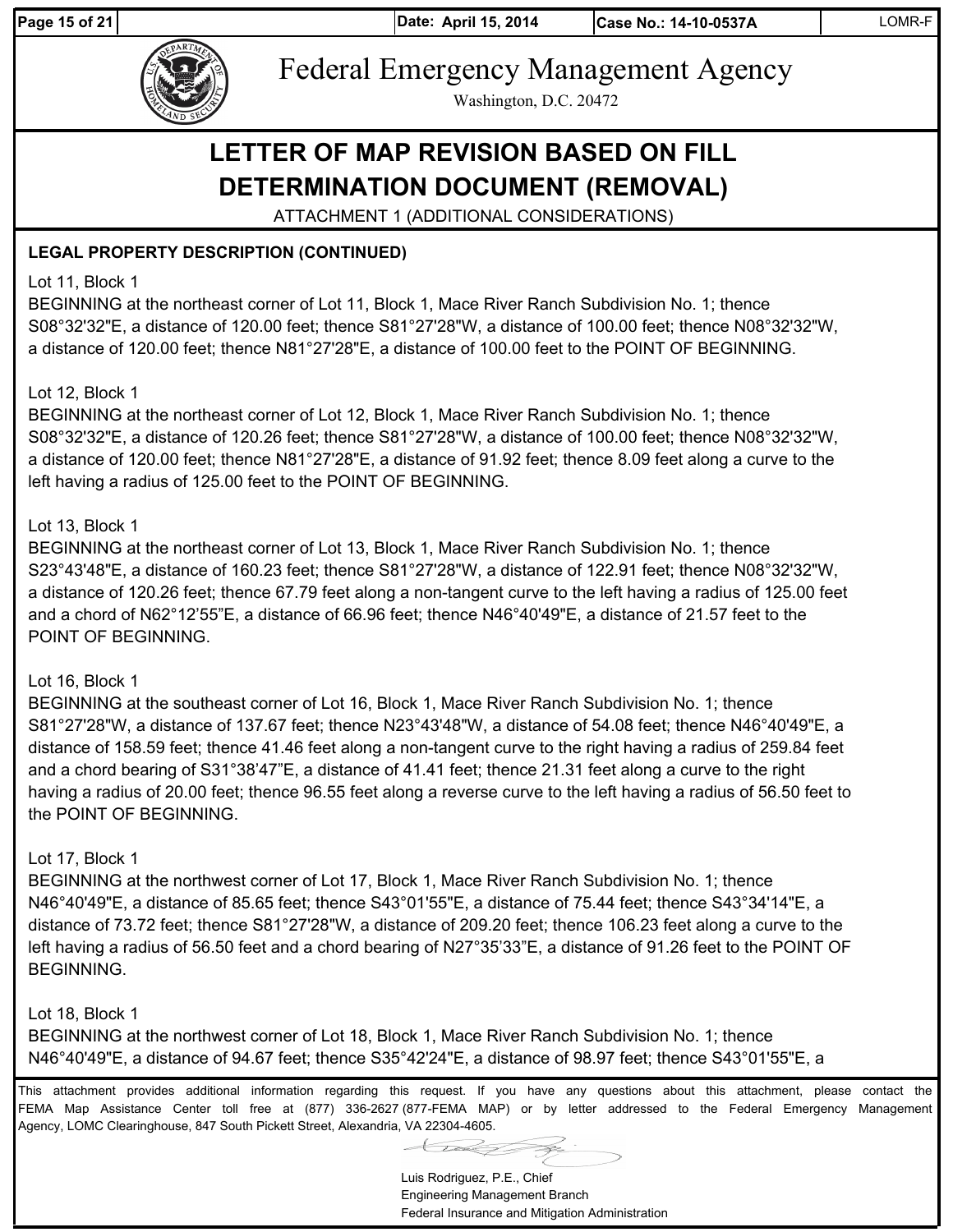Page 16 of 21 **April 15, 2014** 





Federal Emergency Management Agency

Washington, D.C. 20472

# **LETTER OF MAP REVISION BASED ON FILL DETERMINATION DOCUMENT (REMOVAL)**

ATTACHMENT 1 (ADDITIONAL CONSIDERATIONS)

distance of 6.90 feet; thence S46°40'49"W, a distance of 85.65 feet; thence 46.53 feet along a curve to the left having a radius of 56.50 feet and a chord bearing of N49°51'41"W, a distance of 45.23 feet; thence 16.89 feet along reverse a curve to the right having a radius of 20.00 feet; thence 45.16 feet along a reverse curve to the left having a radius of 309.84 feet to the POINT OF BEGINNING.

#### Lot 19, Block 1

BEGINNING at the northwest corner of Lot 19, Block 1, Mace River Ranch Subdivision No. 1; thence N46°40'49"E, a distance of 104.08 feet; thence S35°42'24"E, a distance of 105.93 feet; thence S46°40'49"W, a distance of 94.67 feet; thence 53.55 feet along a curve to the left having a radius of 309.84 feet and a chord bearing of N38°22'06"W, a distance of 53.49 feet; thence N43°19'11"W, a distance of 51.71 feet to the POINT OF BEGINNING.

#### Lot 20, Block 1

BEGINNING at the northwest corner of Lot 20, Block 1, Mace River Ranch Subdivision No. 1; thence N46°40'49"E, a distance of 119.42 feet; thence S34°54'24"E, a distance of 92.05 feet; thence S35°42'24"E, a distance of 14.06 feet; thence S46°40'49"W, a distance of 104.08 feet; thence N43°19'11"W, a distance of 105.00 feet to the POINT OF BEGINNING.

#### Lot 21, Block 1

BEGINNING at the northwest corner of Lot 21, Block 1, Mace River Ranch Subdivision No. 1; thence N65°12'25"E, a distance of 125.78 feet; thence S34°23'24"E, a distance of 17.36 feet; thence S34°54'24"E, a distance of 77.91 feet; thence S46°40'49"W, a distance of 119.42 feet; thence N43°19'11"W, a distance of 46.80 feet; thence 88.92 feet along a curve to the right having a radius of 275.00 feet to the POINT OF BEGINNING.

#### Lot 22, Block 1

BEGINNING at the northwest corner of Lot 22, Block 1, Mace River Ranch Subdivision No. 1; thence N66°15'34"E, a distance of 106.36 feet; thence S34°23'24"E, a distance of 105.17 feet; thence S65°12'25"W, a distance of 125.78 feet; thence 5.05 feet along a curve to the right having a radius of 275.00 feet and a chord bearing of N24°16'01"W, a distance of 5.05 feet; thence N23°44'26"W, a distance of 100.62 feet to the POINT OF BEGINNING.

#### Lot 23, Block 1

BEGINNING at the northwest corner of Lot 23, Block 1, Mace River Ranch Subdivision No. 1; thence N55°31'05"E, a distance of 88.56 feet; thence S37°55'03"E, a distance of 2.92 feet; thence S34°23'24"E, a distance of 115.09 feet; thence S66°15'34"W, a distance of 106.36 feet; thence N23°44'26"W, a distance of 71.48 feet; thence 28.12 feet along a curve to the left having a radius of 150.00 feet to the POINT OF

This attachment provides additional information regarding this request. If you have any questions about this attachment, please contact the FEMA Map Assistance Center toll free at (877) 336-2627 (877-FEMA MAP) or by letter addressed to the Federal Emergency Management Agency, LOMC Clearinghouse, 847 South Pickett Street, Alexandria, VA 22304-4605.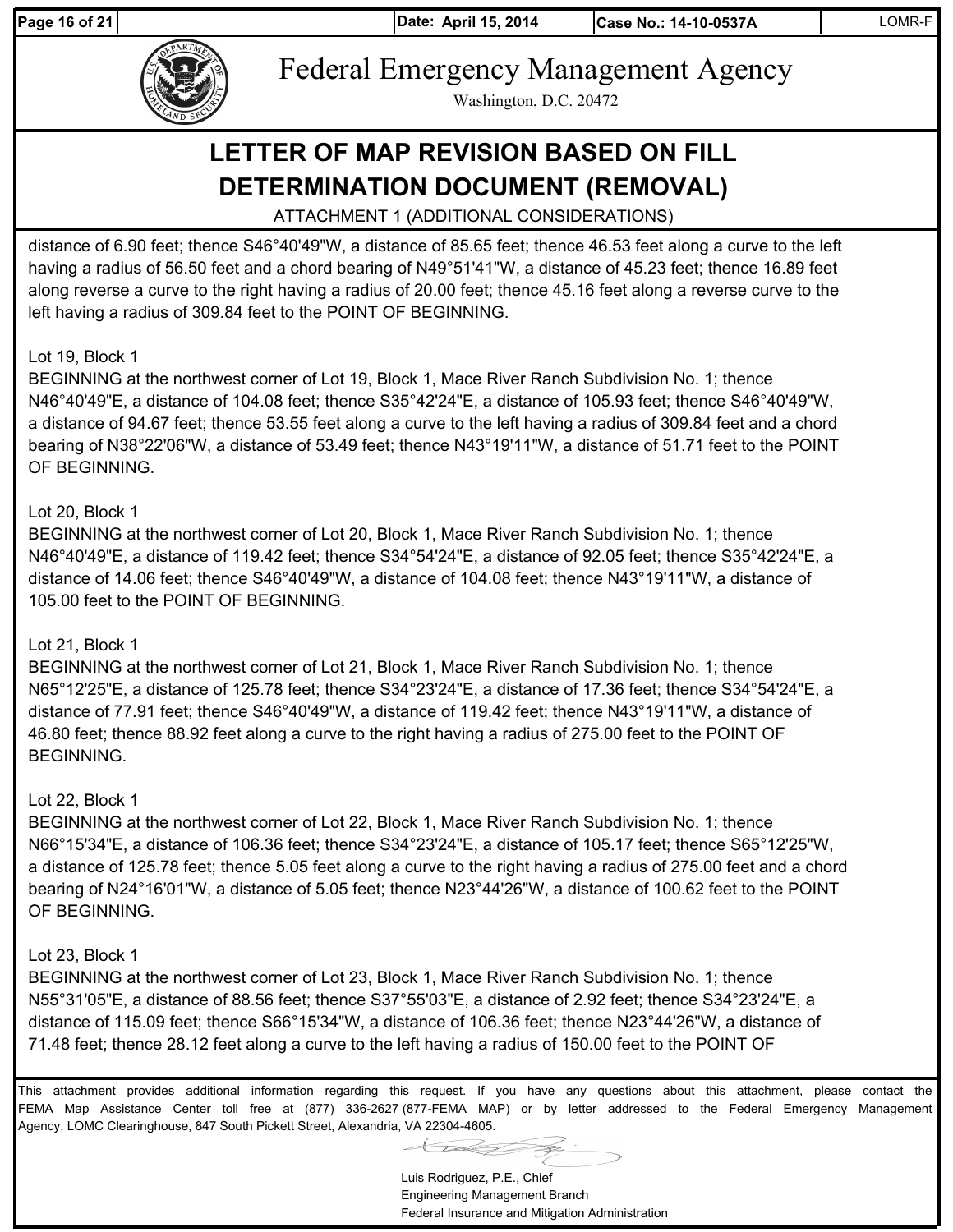Page 17 of 21 **April 15, 2014** 

**Date: Case No.: 14-10-0537A** LOMR-F



Federal Emergency Management Agency

Washington, D.C. 20472

# **LETTER OF MAP REVISION BASED ON FILL DETERMINATION DOCUMENT (REMOVAL)**

ATTACHMENT 1 (ADDITIONAL CONSIDERATIONS)

#### BEGINNING.

#### Lot 24, Block 1

BEGINNING at the southwest corner of Lot 24, Block 1, Mace River Ranch Subdivision No. 1; thence N23°49'00"E, a distance of 97.28 feet; thence S79°57'03"E, a distance of 7.44 feet; thence S53°47'26"E, a distance of 56.16 feet; thence S37°55'03"E, a distance of 71.86 feet; thence S55°31'05"W, a distance of 88.56 feet; thence 82.99 feet along a curve to the left having a radius of 150.00 feet and a chord bearing of N50°19'58"W, a distance of 81.94 feet to the POINT OF BEGINNING.

#### Lot 25, Block 1

BEGINNING at the southwest corner of Lot 25, Block 1, Mace River Ranch Subdivision No. 1; thence N10°00'03"E, a distance of 90.24 feet; thence S79°57'03"E, a distance of 137.24 feet; thence S23°49'00"W, a distance of 97.28 feet; thence 36.17 feet along a curve to the left having a radius of 150.00 feet and a chord bearing of N73°05'29"W, a distance of 36.08 feet; thence N79°59'57"W, a distance of 78.19 feet to the POINT OF BEGINNING.

#### Lot 27, Block 1

BEGINNING at the southwest corner of Lot 27, Block 1, Mace River Ranch Subdivision No. 1; thence N10°00'03"E, a distance of 90.34 feet; thence S79°57'03"E, a distance of 100.00 feet; thence S10°00'03"W, a distance of 90.26 feet; thence N79°59'57"W, a distance of 100.00 feet to the POINT OF BEGINNING.

#### Lot 28, Block 1

BEGINNING at the southwest corner of Lot 28, Block 1, Mace River Ranch Subdivision No. 1; thence N10°00'03"E, a distance of 90.42 feet; thence S79°57'03"E, a distance of 100.00 feet; thence S10°00'03"W, a distance of 90.34 feet; thence N79°59'57"W, a distance of 100.00 feet to the POINT OF BEGINNING.

#### Lot 29, Block 1

BEGINNING at the southwest corner of Lot 29, Block 1, Mace River Ranch Subdivision No. 1; thence N10°00'03"E, a distance of 90.51 feet; thence S79°57'03"E, a distance of 100.00 feet; thence S10°00'03"W, a distance of 90.42 feet; thence N79°59'57"W, a distance of 100.00 feet to the POINT OF BEGINNING.

#### Lot 30, Block 1

BEGINNING at the southwest corner of Lot 30, Block 1, Mace River Ranch Subdivision No. 1; thence N00°20'46"E, a distance of 91.87 feet; thence N84°54'46"E, a distance of 17.75 feet; thence S79°57'03"E, a distance of 93.24 feet; thence S10°00'03"W, a distance of 90.51 feet; thence N79°59'57"W, a distance of 40.46 feet; thence 54.76 feet along a curve to the left having a radius of 325.00 feet to the POINT OF BEGINNING.

Luis Rodriguez, P.E., Chief Engineering Management Branch Federal Insurance and Mitigation Administration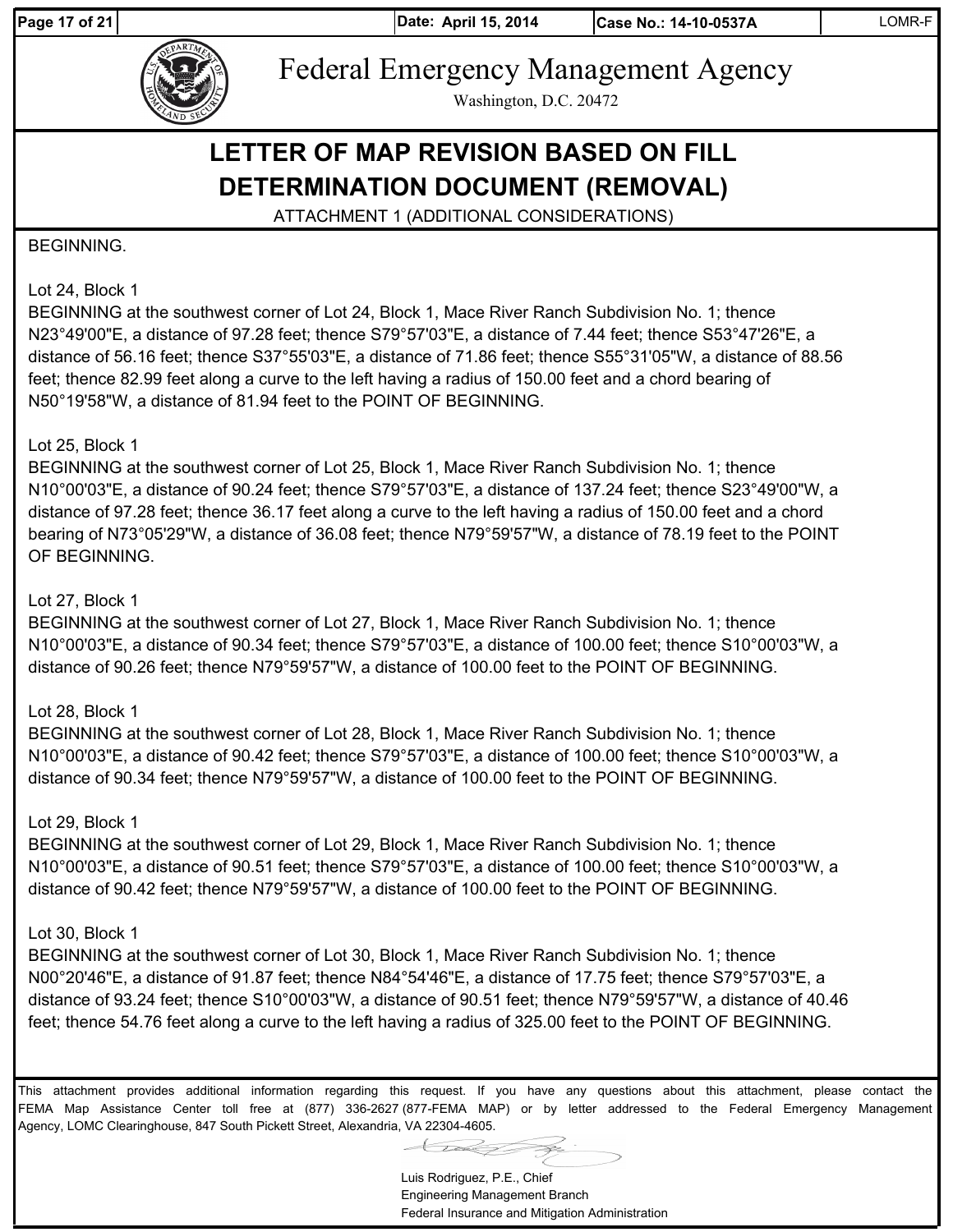Page 18 of 21 **April 15, 2014** 

**Date: Case No.: 14-10-0537A** LOMR-F



Federal Emergency Management Agency

Washington, D.C. 20472

# **LETTER OF MAP REVISION BASED ON FILL DETERMINATION DOCUMENT (REMOVAL)**

ATTACHMENT 1 (ADDITIONAL CONSIDERATIONS)

# Lot 31, Block 1

BEGINNING at the southwest corner of Lot 31, Block 1, Mace River Ranch Subdivision No. 1; thence N05°05'14"W, a distance of 90.00 feet; thence N84°54'46"E, a distance of 115.88 feet; thence S00°20'46"W, a distance of 91.87 feet; thence 30.82 feet along a curve to the left having a radius of 325.00 feet and a chord bearing of S87°37'46"W, a distance of 30.81 feet; thence S84°54'46"W, a distance of 76.41 feet to the POINT OF BEGINNING.

# Lot 32, Block 1

BEGINNING at the southwest corner of Lot 32, Block 1, Mace River Ranch Subdivision No. 1; thence N05°05'14"W, a distance of 90.00 feet; thence N84°54'46"E, a distance of 110.00 feet; thence S05°05'14"E, a distance of 90.00 feet; thence S84°54'46"W, a distance of 110.00 feet to the POINT OF BEGINNING.

# Lot 1, Block 2

BEGINNING at the northwest corner of Lot 1, Block 2, Mace River Ranch Subdivision No. 1; thence S88°16'38"E, a distance of 118.00 feet; thence S06°40'23"E, a distance of 43.47 feet; thence S01°07'10"W, a distance of 62.00 feet; thence N88°16'38"W, a distance of 115.34 feet; thence N41°22'00"W, a distance of 14.14 feet; thence N01°43'22"E, a distance of 94.67 feet to the POINT OF BEGINNING.

# Lot 2, Block 2

BEGINNING at the northwest corner of Lot 2, Block 2, Mace River Ranch Subdivision No. 1; thence N80°20'43"E, a distance of 115.50 feet; thence S03°37'17"E, a distance of 122.95 feet; thence N88°16'38"W, a distance of 118.00 feet; thence N01°43'22"E, a distance of 32.56 feet; thence 67.52 feet along a curve to the left having a radius of 340.00 feet and a chord bearing of N03°57'57"W, a distance of 67.40 feet to the POINT OF BEGINNING.

# Lot 3, Block 2

BEGINNING at the northwest corner of Lot 3, Block 2, Mace River Ranch Subdivision No. 1: Thence N64°05'06"E, a distance of 106.00 feet; thence S12°35'07"E, a distance of 49.34 feet; thence S21°00'00"E, a distance of 34.50 feet; thence S33°00'00"E, a distance of 45.50 feet; thence S80°20'43"W, a distance of 115.50 feet; thence 96.49 feet along a curve to the left having a radius of 340.00 feet and a chord bearing of N17°47'05"W, a distance of 96.17 feet to the POINT OF BEGINNING.

# Lot 9, Block 2

BEGINNING at the northwest corner of Lot 9, Block 2, Mace River Ranch Subdivision No. 1; thence S79°59'57"E, a distance of 87.62 feet; thence 45.84 feet along a curve to the right having a radius of 100.00 feet; thence S41°32'12"W, a distance of 131.44 feet; thence N41°48'45"W, a distance of 1.36 feet; thence

This attachment provides additional information regarding this request. If you have any questions about this attachment, please contact the FEMA Map Assistance Center toll free at (877) 336-2627 (877-FEMA MAP) or by letter addressed to the Federal Emergency Management Agency, LOMC Clearinghouse, 847 South Pickett Street, Alexandria, VA 22304-4605.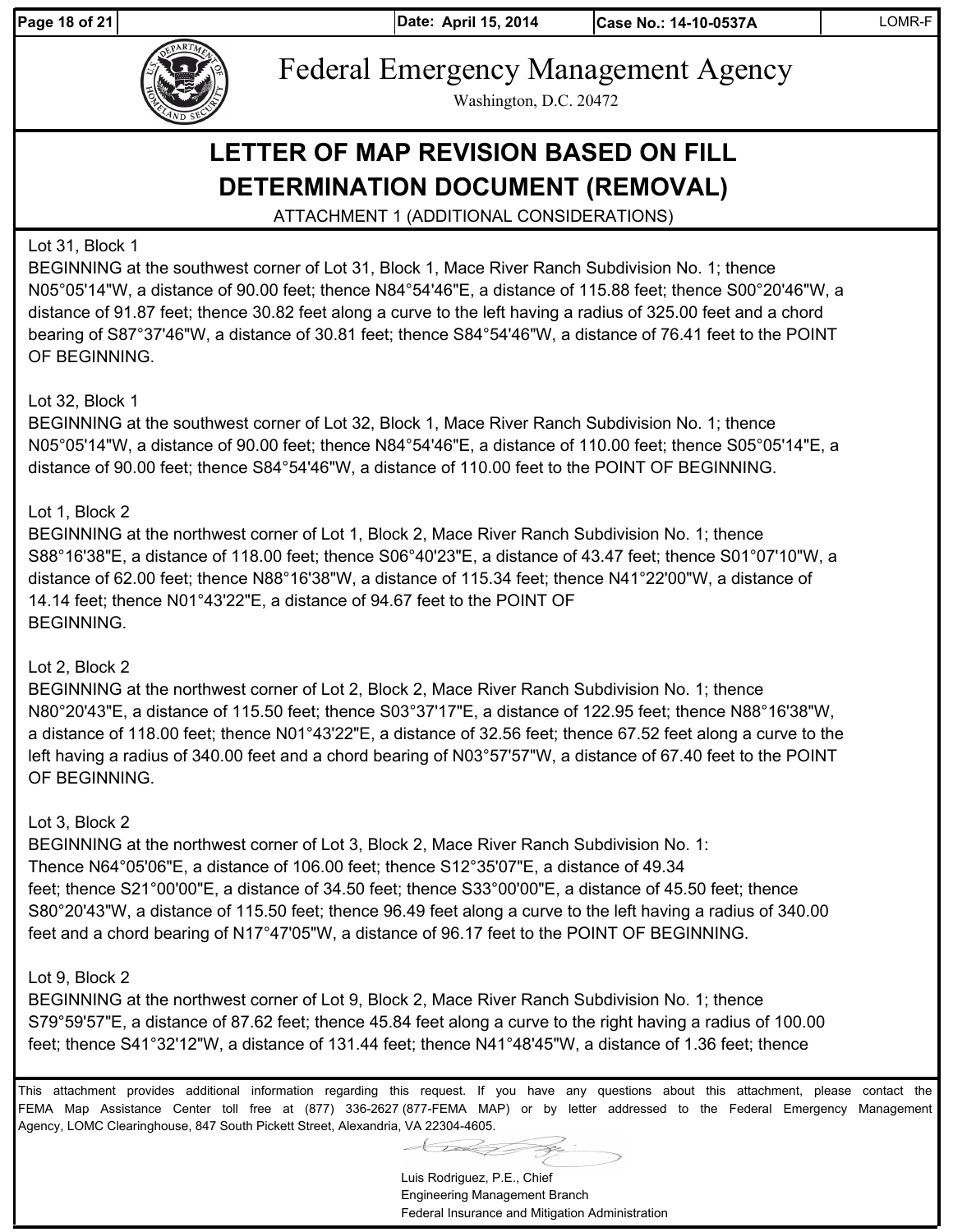Page 19 of 21 **April 15, 2014** 



Federal Emergency Management Agency

Washington, D.C. 20472

# **LETTER OF MAP REVISION BASED ON FILL DETERMINATION DOCUMENT (REMOVAL)**

ATTACHMENT 1 (ADDITIONAL CONSIDERATIONS)

N67°32'18"W, a distance of 63.56 feet; thence N10°00'03"E, a distance of 107.80 feet to the POINT OF BEGINNING.

# Lot 10, Block 2

BEGINNING at the southeast corner of Lot 10, Block 2, Mace River Ranch Subdivision No. 1; thence S66°15'34"W, a distance of 111.49 feet; thence N20°29'52"W, a distance of 1.58 feet; thence N41°48'45"W, a distance of 68.93 feet; thence N41°32'12"E, a distance of 131.44 feet; thence 52.35 feet along a curve to the right having a radius of 100.00 feet and a chord bearing of S38°44'16"E, a distance of 51.76 feet; thence S23°44'26"E, a distance of 72.10 feet to the POINT OF BEGINNING.

# Lot 11, Block 2

BEGINNING at the southeast corner of Lot 11, Block 2, Mace River Ranch Subdivision No. 1; thence S66°15'34"W, a distance of 117.16 feet; thence N20°29'52"W, a distance of 100.16 feet; thence N66°15'34"E, a distance of 111.49 feet; thence S23°44'26"E, a distance of 100.00 feet to the POINT OF BEGINNING.

#### Lot 12, Block 2

BEGINNING at the southeast corner of Lot 12, Block 2, Mace River Ranch Subdivision No. 1; thence S50°50'18"W, a distance of 111.45 feet; thence N36°13'18"W, a distance of 103.16 feet; thence N20°29'52"W, a distance of 15.36 feet; thence N66°15'34"E, a distance of 117.16 feet; thence 87.47 feet along a curve to the left having a radius of 325.00 feet and a chord bearing of S31°27'04"E, a distance of 87.21 feet to the POINT OF BEGINNING.

# Lot 13, Block 2

BEGINNING at the southeast corner of Lot 13, Block 2, Mace River Ranch Subdivision No. 1; thence S01°40'49"W, a distance of 14.14 feet; thence S46°40'49"W, a distance of 113.66 feet; thence N36°13'18"W, a distance of 108.12 feet; thence N50°50'18"E, a distance of 111.45 feet; thence 23.59 feet along a curve to the left having a radius of 325.00 feet and a chord bearing of S41°14'27"E, a distance of 23.58 feet; thence S43°19'11"E, a distance of 65.65 feet to the POINT OF BEGINNING.

#### Lot 1, Block 3

BEGINNING at the southeast corner of Lot 1, Block 3, Mace River Ranch Subdivision No. 1; thence N84°59'57"W, a distance of 112.83 feet; thence N04°34'29"W, a distance of 1.00 foot; thence N05°00'03"E, a distance of 91.01 feet; thence S84°59'57"E, a distance of 103.08 feet; thence S37°29'57"E, a distance of 14.69 feet; thence S05°00'03"W, a distance of 81.17 feet to the POINT OF BEGINNING.

#### Lot 2, Block 3

BEGINNING at the southeast corner of Lot 2, Block 3, Mace River Ranch Subdivision No. 1; thence

Luis Rodriguez, P.E., Chief Engineering Management Branch Federal Insurance and Mitigation Administration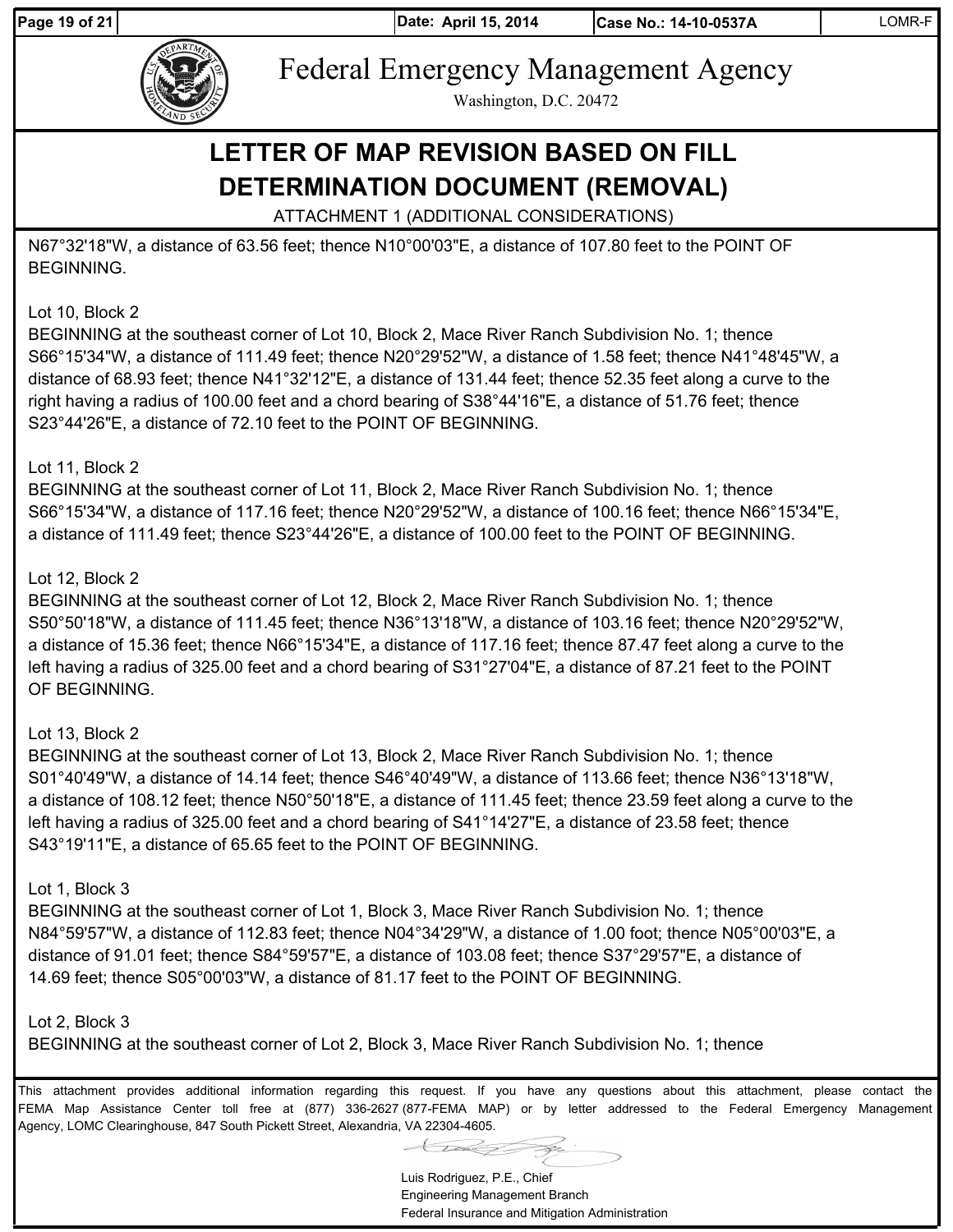Page 20 of 21 **April 15, 2014** 



Federal Emergency Management Agency

Washington, D.C. 20472

# **LETTER OF MAP REVISION BASED ON FILL DETERMINATION DOCUMENT (REMOVAL)**

ATTACHMENT 1 (ADDITIONAL CONSIDERATIONS)

S71°21'28"W, a distance of 111.91 feet; thence N04°34'29"W, a distance of 125.09 feet; thence S84°59'57"E, a distance of 112.83 feet; thence S05°00'03"W, a distance of 28.33 feet; thence 51.58 feet along a curve to the left having a radius of 125.00 feet to the POINT OF BEGINNING.

Lot 1, Block 4

BEGINNING at the southwest corner of Lot 1, Block 4, Mace River Ranch Subdivision No. 1; thence N16°14'21"W, a distance of 156.52 feet; thence N73°45'39"E, a distance of 93.61 feet; thence N42°01'00"E, a distance of 100.20 feet; thence N67°02'05"E, a distance of 13.09 feet; thence S74°44'13"E, a distance of 9.01 feet; thence S59°30'42"E, a distance of 90.93 feet; thence S27°31'39"E, a distance of 40.26 feet; thence S14°48'33"W, a distance of 157.32 feet; thence S45°10'00"W, a distance of 42.26 feet; thence S13°52'11"E, a distance of 23.32 feet; thence S45°10'00"W, a distance of 5.00 feet; thence N75°33'32"W, a distance of 151.57 feet; thence S84°27'18"W, a distance of 16.05 feet to the POINT OF BEGINNING.

#### **DETERMINATION TABLE (CONTINUED)**

| <b>LOT</b> | BLOCK/<br><b>SECTION</b> | <b>SUBDIVISION</b>        | <b>STREET</b>                       | <b>OUTCOME</b><br><b>WHAT IS</b><br><b>REMOVED FROM</b><br>THE SFHA | <b>FLOOD</b><br><b>ZONE</b> | 1% ANNUAL<br><b>CHANCE</b><br><b>FLOOD</b><br><b>ELEVATION</b><br>(NAVD 88) | <b>LOWEST</b><br><b>ADJACENT</b><br><b>GRADE</b><br><b>ELEVATION</b><br>(NAVD 88) | LOWEST<br><b>LOT</b><br><b>ELEVATION</b><br>(NAVD 88) |
|------------|--------------------------|---------------------------|-------------------------------------|---------------------------------------------------------------------|-----------------------------|-----------------------------------------------------------------------------|-----------------------------------------------------------------------------------|-------------------------------------------------------|
| 15         | 1                        | Mace River<br>Ranch No. 1 | 859 South Island<br>Glenn Place     | Property                                                            | $\times$<br>(shaded)        |                                                                             |                                                                                   | 2557.2 feet                                           |
| 4          | 2                        | Mace River<br>Ranch No. 1 | 808 South Mace<br>Ranch Way         | Property                                                            | X<br>(shaded)               |                                                                             |                                                                                   | 2553.6 feet                                           |
| 6          | $\overline{2}$           | Mace River<br>Ranch No. 1 | 459 West Back Forty<br>Drive        | Property                                                            | X<br>(shaded)               |                                                                             |                                                                                   | 2554.1 feet                                           |
| 7          | $\overline{2}$           | Mace River<br>Ranch No. 1 | 427 West Back Forty<br><b>Drive</b> | Property                                                            | X<br>(shaded)               |                                                                             |                                                                                   | 2554.7 feet                                           |
| 10         | $\mathbf{1}$             | Mace River<br>Ranch No. 1 | 435 West Water<br>Vista Drive       | Property                                                            | X<br>(shaded)               |                                                                             |                                                                                   | 2553.6 feet                                           |
| 15         | $\mathbf{1}$             | Mace River<br>Ranch No. 1 | 859 South Island<br>Glenn Place     | Property                                                            | X<br>(shaded)               |                                                                             |                                                                                   | 2557.2 feet                                           |

This attachment provides additional information regarding this request. If you have any questions about this attachment, please contact the FEMA Map Assistance Center toll free at (877) 336-2627 (877-FEMA MAP) or by letter addressed to the Federal Emergency Management Agency, LOMC Clearinghouse, 847 South Pickett Street, Alexandria, VA 22304-4605.

Luis Rodriguez, P.E., Chief

Engineering Management Branch Federal Insurance and Mitigation Administration